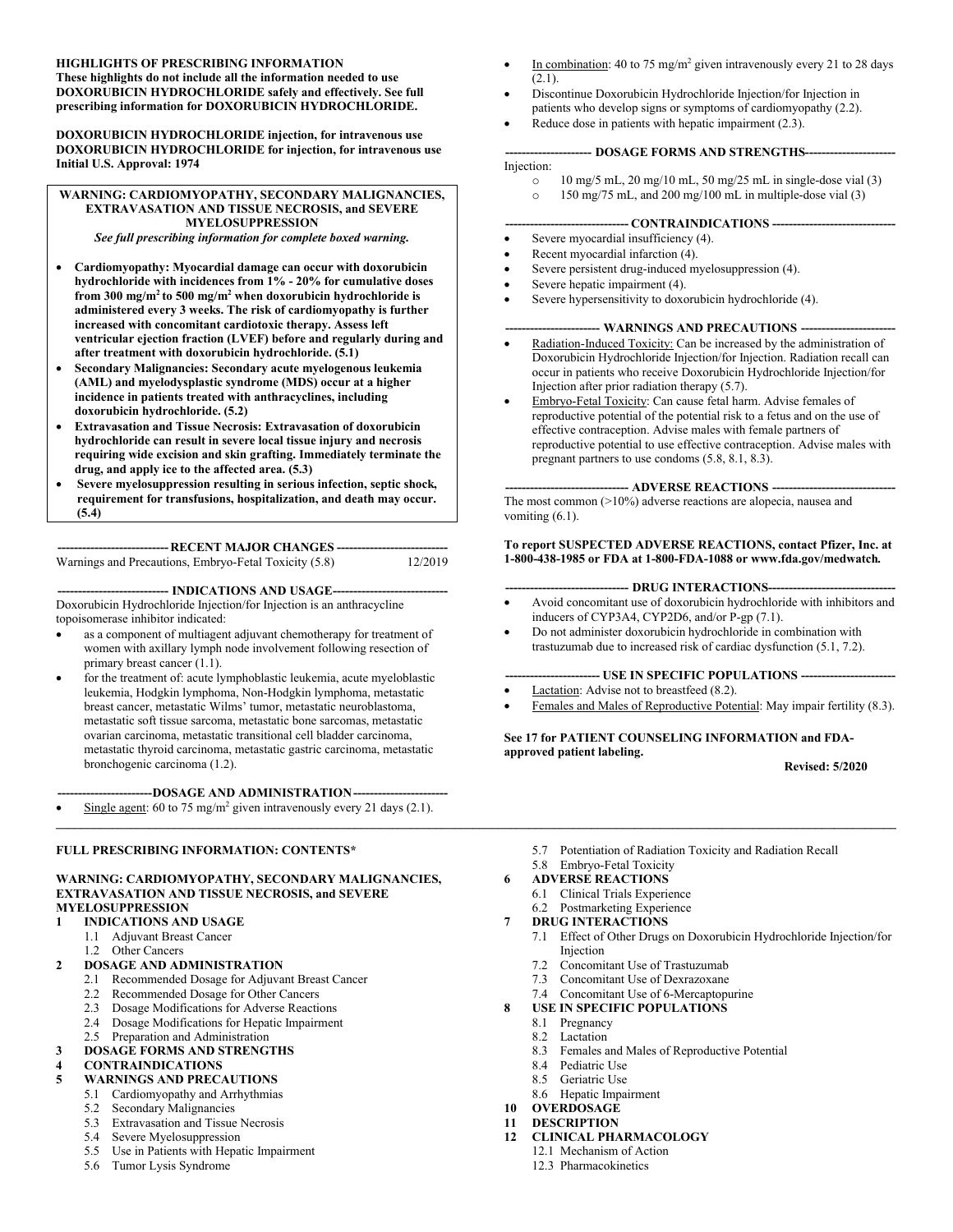#### **13 NONCLINICAL TOXICOLOGY**

13.1 Carcinogenesis, Mutagenesis, Impairment of Fertility **14 CLINICAL STUDIES**

14.1 Adjuvant Breast Cancer

**15 REFERENCES**

- **16 HOW SUPPLIED/STORAGE AND HANDLING**
- **17 PATIENT COUNSELING INFORMATION**

\* Sections or subsections omitted from the full prescribing information are not listed.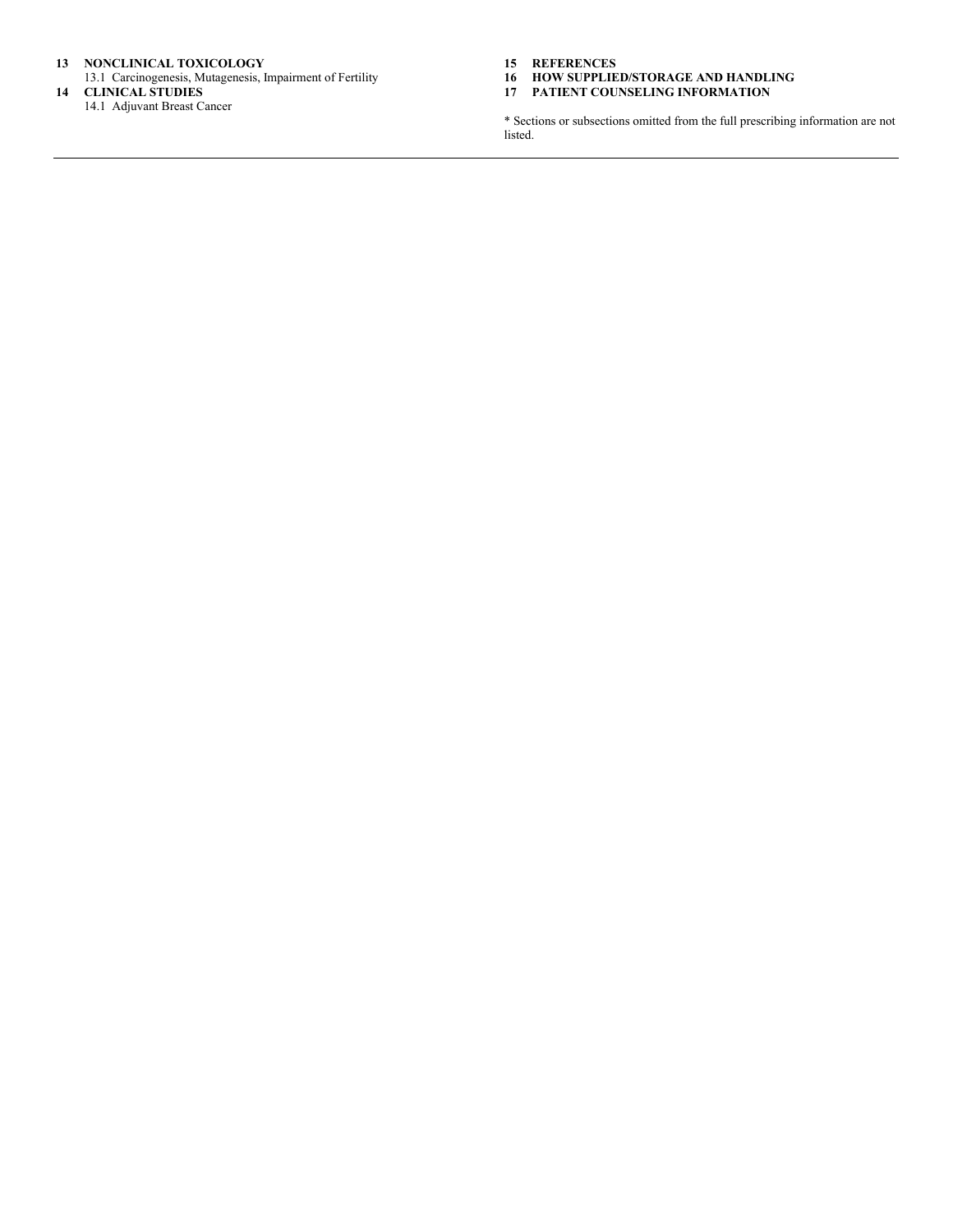## **WARNING: CARDIOMYOPATHY, SECONDARY MALIGNANCIES, EXTRAVASATION AND TISSUE NECROSIS, and SEVERE MYELOSUPPRESSION**

- **Cardiomyopathy: Myocardial damage, including acute left ventricular failure, can occur with doxorubicin hydrochloride. The risk of cardiomyopathy is proportional to the cumulative exposure with incidence rates from 1% - 20% for cumulative doses ranging from 300 mg/m<sup>2</sup> to 500 mg/m<sup>2</sup> when doxorubicin hydrochloride is administered every 3 weeks. The risk of cardiomyopathy is further increased with concomitant cardiotoxic therapy. Assess left ventricular ejection fraction (LVEF) before and regularly during and after treatment with doxorubicin hydrochloride**  *[see Warnings and Precautions (5.1)]***.**
- **Secondary Malignancies: Secondary acute myelogenous leukemia (AML) and myelodysplastic syndrome (MDS) occur at a higher incidence in patients treated with anthracyclines, including doxorubicin hydrochloride** *[see Warnings and Precautions (5.2)]***.**
- **Extravasation and Tissue Necrosis: Extravasation of doxorubicin hydrochloride can result in severe local tissue injury and necrosis requiring wide excision of the affected area and skin grafting. Immediately terminate the drug and apply ice to the affected area** *[see Warnings and Precautions (5.3)]***.**
- **Severe myelosuppression resulting in serious infection, septic shock, requirement for transfusions, hospitalization, and death may occur** *[see Warnings and Precautions (5.4)]***.**

## **1 INDICATIONS AND USAGE**

## **1.1 Adjuvant Breast Cancer**

Doxorubicin Hydrochloride Injection/for Injection is indicated as a component of multi-agent adjuvant chemotherapy for treatment of women with axillary lymph node involvement following resection of primary breast cancer*.*

## **1.2 Other Cancers**

Doxorubicin Hydrochloride Injection/for Injection is indicated for the treatment of

- acute lymphoblastic leukemia
- acute myeloblastic leukemia
- Hodgkin lymphoma
- non-Hodgkin lymphoma (NHL)
- metastatic breast cancer
- metastatic Wilms' tumor
- metastatic neuroblastoma
- metastatic soft tissue sarcoma
- metastatic bone sarcoma
- metastatic ovarian carcinoma
- metastatic transitional cell bladder carcinoma
- metastatic thyroid carcinoma
- metastatic gastric carcinoma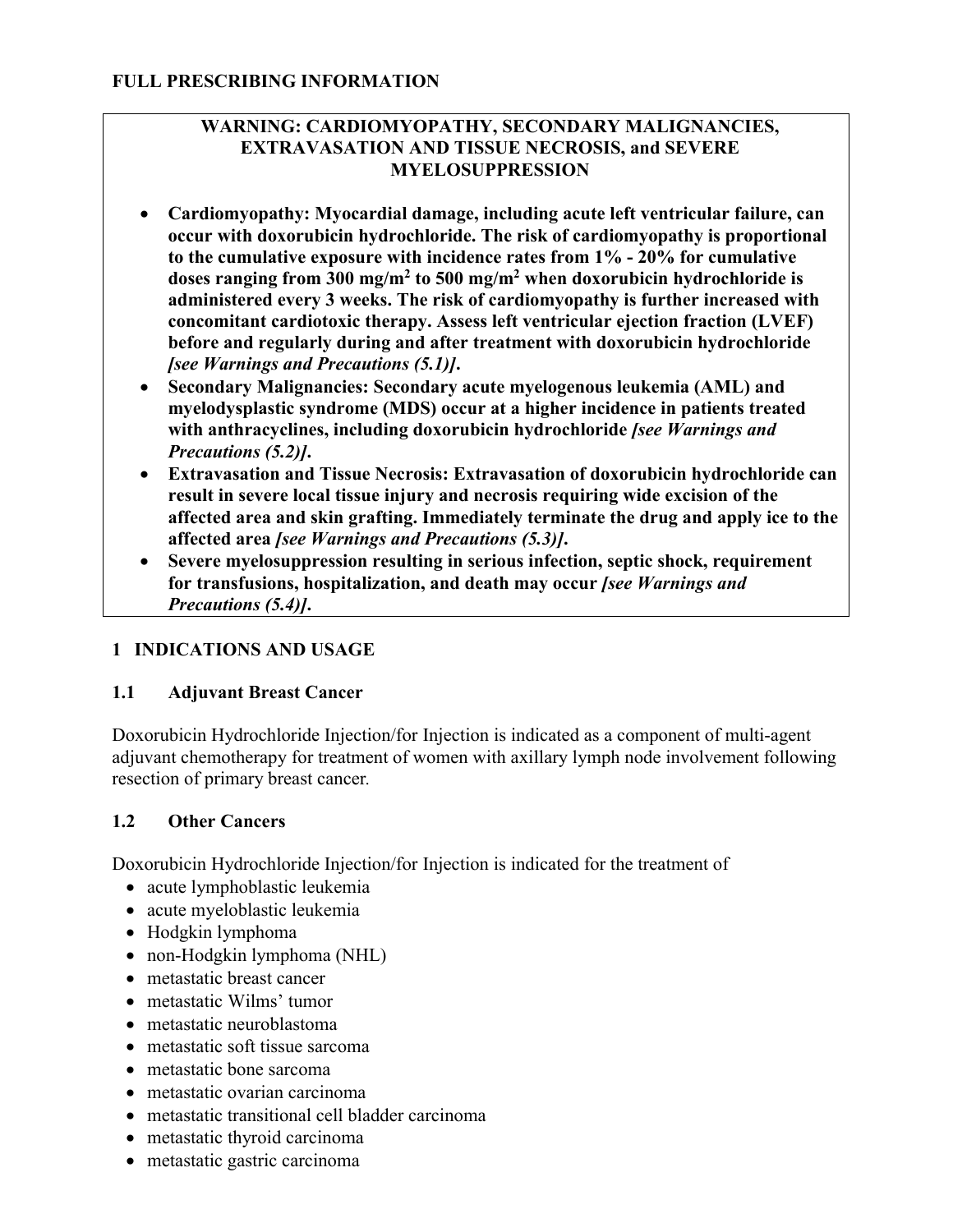metastatic bronchogenic carcinoma

# **2 DOSAGE AND ADMINISTRATION**

## **2.1 Recommended Dosage for Adjuvant Breast Cancer**

The recommended dosage of Doxorubicin Hydrochloride Injection/for Injection is 60 mg/m<sup>2</sup> administered as an intravenous bolus on day 1 of each 21-day treatment cycle, in combination with cyclophosphamide, for a total of four cycles*.*

## **2.2 Recommended Dosage for Other Cancers**

- The recommended dosage of Doxorubicin Hydrochloride Injection/for Injection when used as a single agent is 60 mg/m<sup>2</sup> to 75 mg/m<sup>2</sup> intravenously every 21 days.
- The recommended dosage of Doxorubicin Hydrochloride Injection/for Injection, when administered in combination with other chemotherapy drugs, is 40 mg/m<sup>2</sup> to 75 mg/m<sup>2</sup> intravenously every 21 to 28 days.
- Consider use of the lower Doxorubicin Hydrochloride Injection/for Injection dose in the recommended dosage range or longer intervals between cycles for heavily pretreated patients, elderly patients, or obese patients.
- Cumulative doses above 550 mg/m<sup>2</sup> are associated with an increased risk of cardiomyopathy *[see Warnings and Precautions (5.1)].*

## **2.3 Dosage Modifications for Adverse Reactions**

## Cardiomyopathy

Discontinue Doxorubicin Hydrochloride Injection/for Injection in patients who develop signs or symptoms of cardiomyopathy *[see Warnings and Precautions (5.1)]*.

## **2.4 Dosage Modifications for Hepatic Impairment**

Doxorubicin Hydrochloride Injection/for Injection is contraindicated in patients with severe hepatic impairment (Child-Pugh Class C or serum bilirubin greater than 5 mg/dL) *[see Contraindications (4)].*

Dosage modifications for Doxorubicin Hydrochloride Injection/for Injection in patients with elevated serum total bilirubin concentrations *[see Warnings and Precautions (5.5), Use in Specific Populations (8.6)]* are provided in Table 1.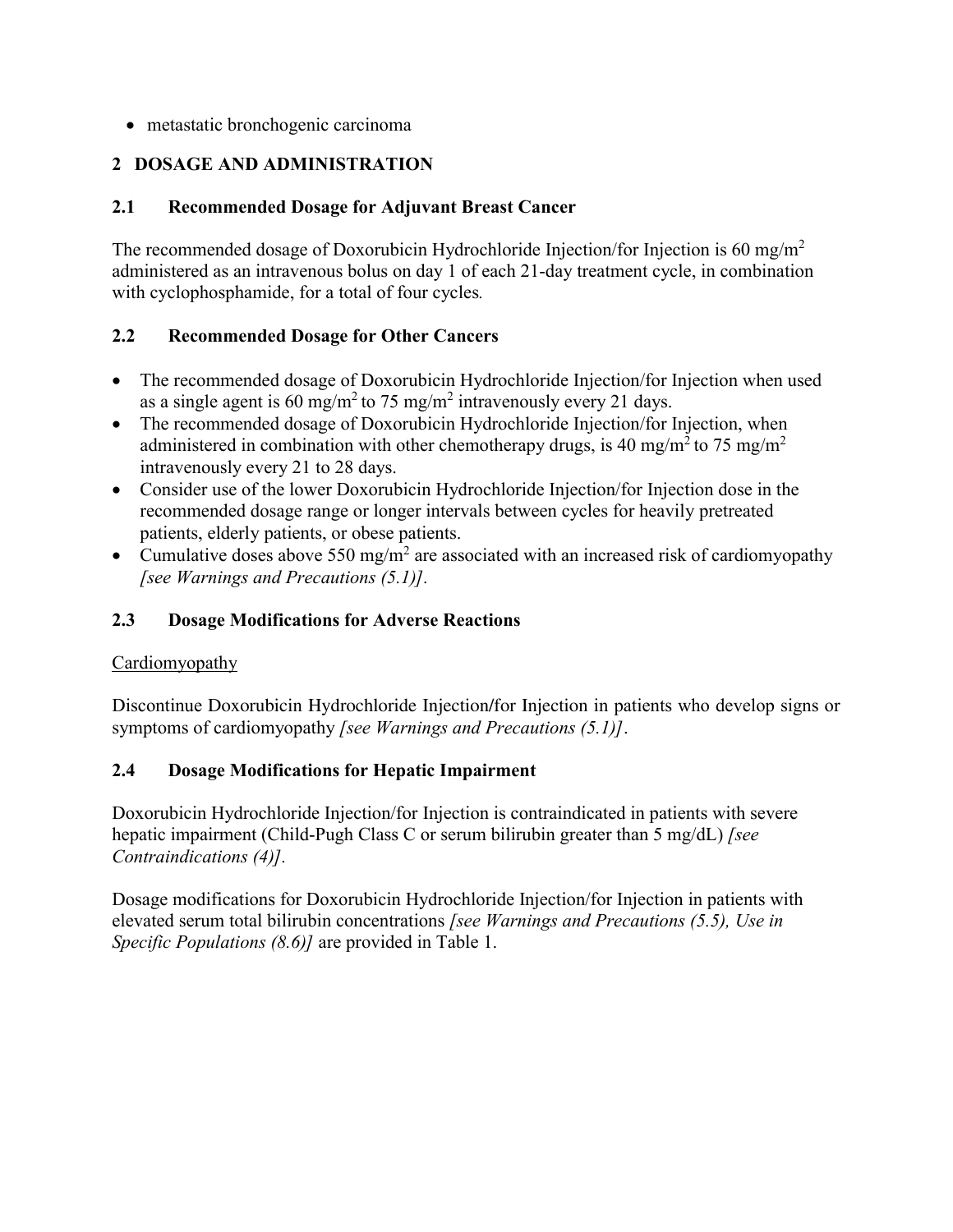| Table 1. Recommended Dosage Modification for Elevated Serum Total Bilirubin |                                           |  |  |  |
|-----------------------------------------------------------------------------|-------------------------------------------|--|--|--|
| Serum total bilirubin concentration<br><b>Dosage Modification</b>           |                                           |  |  |  |
| $1.2 - 3$ mg/dL                                                             | 50%                                       |  |  |  |
| $3.1 - 5$ mg/dL                                                             | 75%                                       |  |  |  |
| greater than $5 \text{ mg/dL}$                                              | Do not initiate Doxorubicin Hydrochloride |  |  |  |
|                                                                             | Injection/for Injection;                  |  |  |  |
|                                                                             | discontinue Doxorubicin Hydrochloride     |  |  |  |
|                                                                             | Injection/for Injection                   |  |  |  |

## **2.5 Preparation and Administration**

Doxorubicin Hydrochloride Injection/for Injection is a cytotoxic drug. Follow applicable special handling and disposal procedures.<sup>1</sup>

## **Preparation**

## *Reconstitution of Doxorubicin Hydrochloride for Injection*

- Reconstitute Doxorubicin Hydrochloride for Injection with 0.9% Sodium Chloride Injection to obtain a final concentration of 2 mg per mL as follows:
	- o 5 mL 0.9% Sodium Chloride Injection, USP to reconstitute 10 mg vial
	- o 10 mL 0.9% Sodium Chloride Injection, USP to reconstitute 20 mg vial
	- o 25 mL 0.9% Sodium Chloride Injection, USP to reconstitute 50 mg vial
	- o 75 mL 0.9% Sodium Chloride Injection, USP to reconstitute 150 mg vial
- Gently shake vial until the contents have dissolved.
- Protect reconstituted solution from light.

## *Dilution of Doxorubicin Hydrochloride Injection and Reconstituted Doxorubicin Hydrochloride for Injection*

- Dilute Doxorubicin Hydrochloride Injection or reconstituted Doxorubicin Hydrochloride for Injection in 0.9% Sodium Chloride Injection, USP or 5% Dextrose Injection, USP.
- Protect from light following preparation until completion of infusion.
- Use within 1 hour. If not used within 1 hour, discard the diluted product.

## Administration

 Visually inspect for particulate matter and discoloration prior to administration, whenever solution and container permit. Discard if the solution is discolored, cloudy, or contains particulate matter.

## *Administration by Intravenous Injection*

 Administer diluted Doxorubicin Hydrochloride Injection or diluted reconstituted Doxorubicin Hydrochloride for Injection as an intravenous injection through a central intravenous line or a secure and free-flowing peripheral venous line containing 0.9% Sodium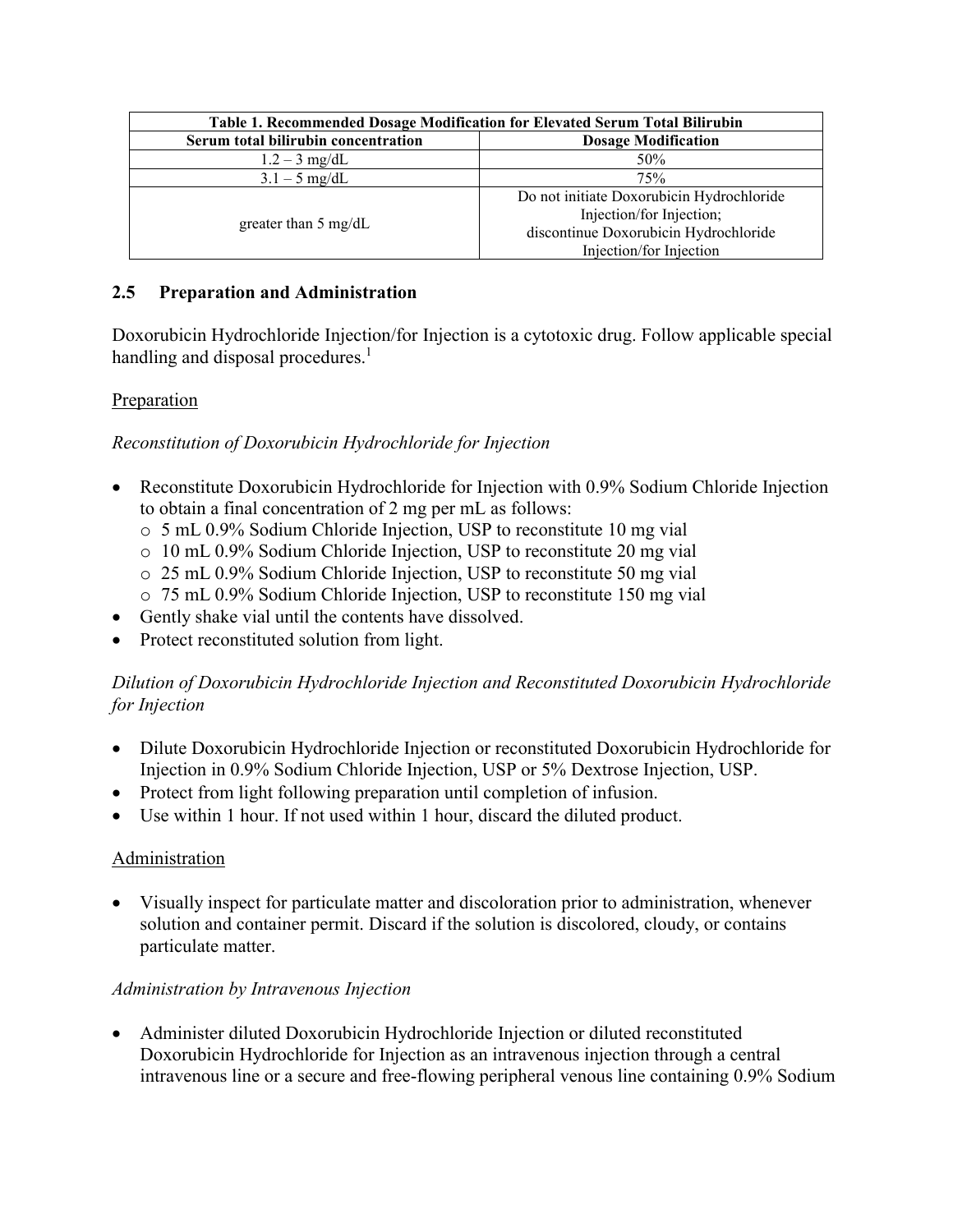Chloride Injection, USP, 0.45% Sodium Chloride Injection, USP, or 5% Dextrose Injection, USP.

• Administer intravenously over 3 to 10 minutes. Decrease the rate of infusion if erythematous streaking along the vein proximal to the site of infusion or facial flushing occur.

## *Administration by Continuous Intravenous Infusion*

- Administer diluted Doxorubicin Hydrochloride Injection solution or diluted reconstituted Doxorubicin Hydrochloride for Injection solution only through a central intravenous line. Decrease the rate of infusion if erythematous streaking along the vein proximal to the site of infusion or facial flushing occur.
- Protect from light from preparation for infusion until completion of infusion.

# Management of Suspected Extravasation

Immediately discontinue Doxorubicin Hydrochloride Injection/for Injection for burning or stinging sensation or other evidence indicating peri-venous infiltration or extravasation. Manage confirmed or suspected extravasation as follows:

- Do not remove the needle until attempts are made to aspirate extravasated fluid.
- Do not flush the line.
- Avoid applying pressure to the site.
- Apply ice to the site intermittently for 15 minutes, 4 times a day for 3 days.
- If the extravasation is in an extremity, elevate the extremity.
- In adults, consider administration of dexrazoxane *[see Warnings and Precautions (5.3)]*.

## Management of Contact with Skin or Eyes

Treat accidental contact with the skin or eyes immediately by copious lavage with water, or soap and water, or sodium bicarbonate solution. Do not abrade the skin by using a scrub brush. Seek medical attention.

## Incompatibility with Other Drugs

Do not admix Doxorubicin Hydrochloride Injection/for Injection with other drugs. If Doxorubicin Hydrochloride Injection/for Injection is mixed with heparin or fluorouracil, a precipitate may form. Avoid contact with alkaline solutions which can lead to hydrolysis of doxorubicin hydrochloride.

## **3 DOSAGE FORMS AND STRENGTHS**

- Doxorubicin Hydrochloride Injection:
	- o 10 mg/5 mL, 20 mg/10 mL and 50 mg/25 mL (2 mg/mL) clear red solution in a single-dose vial
	- o 150 mg/75 mL and 200 mg/100 mL (2 mg/mL) clear red solution in a multiple-dose vial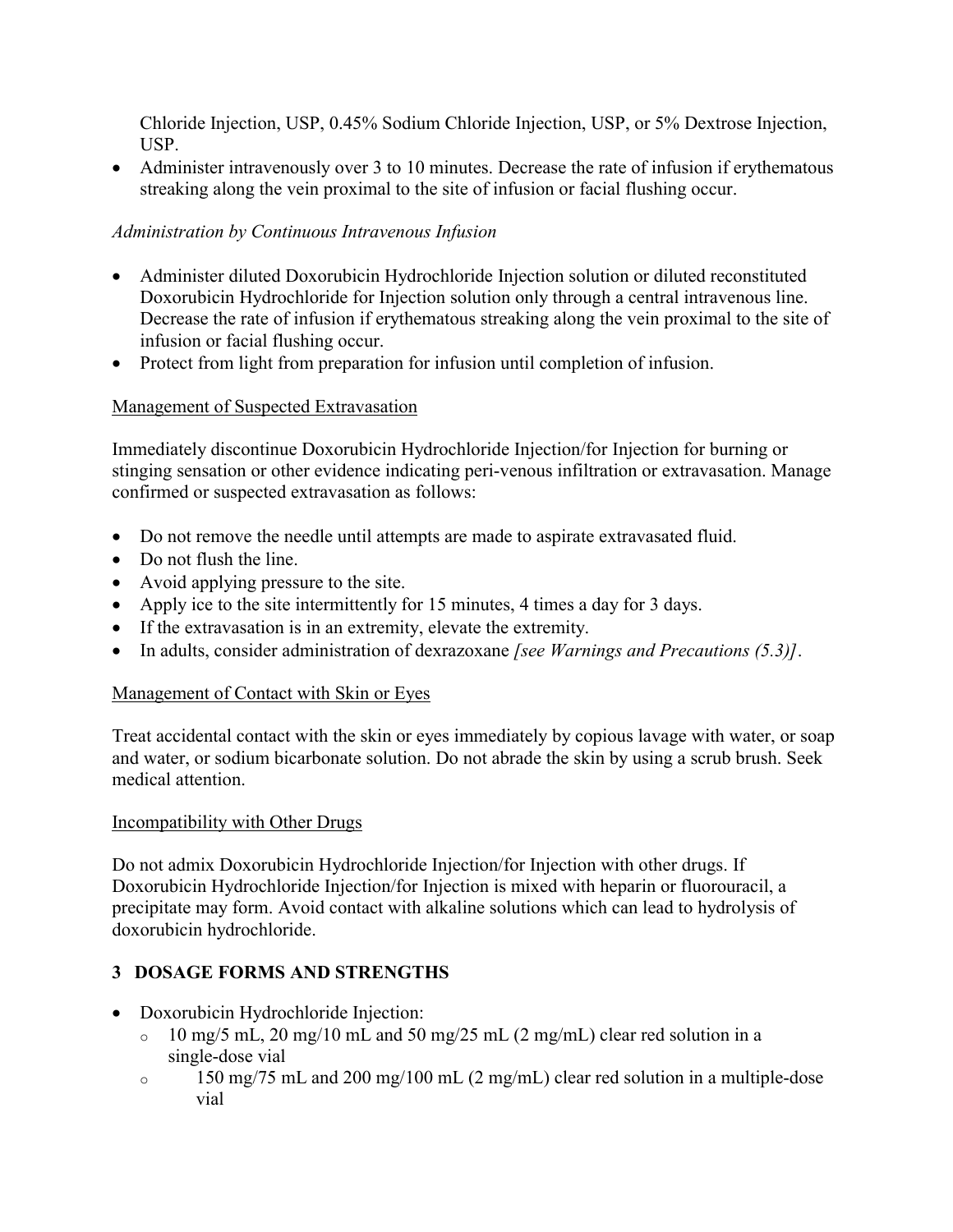# **4 CONTRAINDICATIONS**

Doxorubicin Hydrochloride Injection/for Injection are contraindicated in patients with:

- Severe myocardial insufficiency *[see Warnings and Precautions (5.1)]*
- Recent (occurring within the past 4-6 weeks) myocardial infarction *[see Warnings and Precautions (5.1)]*
- Severe persistent drug-induced myelosuppression *[see Warnings and Precautions (5.4)]*
- Severe hepatic impairment (defined as Child Pugh Class C or serum bilirubin level greater than 5 mg/dL) *[see Warnings and Precautions (5.5)]*
- Severe hypersensitivity reaction to doxorubicin hydrochloride, including anaphylaxis *[see Adverse Reactions (6.2)]*

## **5 WARNINGS AND PRECAUTIONS**

## **5.1 Cardiomyopathy and Arrhythmias**

#### Cardiomyopathy

Doxorubicin hydrochloride can result in myocardial damage, including acute left ventricular failure. The risk of cardiomyopathy is generally proportional to the cumulative exposure. Include prior doses of other anthracyclines or anthracenediones in calculations of total cumulative dosage for doxorubicin hydrochloride. Cardiomyopathy may develop during treatment or up to several years after completion of treatment and can include decrease in LVEF and signs and symptoms of congestive heart failure (CHF). The probability of developing cardiomyopathy is estimated to be 1 to 2% at a total cumulative dose of 300 mg/m<sup>2</sup> of doxorubicin hydrochloride, 3 to 5% at a dose of 400 mg/m<sup>2</sup>, 5 to 8% at a dose of 450 mg/m<sup>2</sup>, and 6 to 20% at a dose of 500 mg/m<sup>2</sup>, when doxorubicin hydrochloride is administered every 3 weeks. There is an additive or potentially synergistic increase in the risk of cardiomyopathy in patients who have received radiotherapy to the mediastinum or concomitant therapy with other known cardiotoxic agents, such as cyclophosphamide and trastuzumab.

Pericarditis and myocarditis have also been reported during or following doxorubicin hydrochloride treatment.

Assess left ventricular cardiac function (e.g., MUGA or echocardiogram) prior to initiation of Doxorubicin Hydrochloride Injection/for Injection, during treatment to detect acute changes, and after treatment to detect delayed cardiotoxicity. Increase the frequency of assessments as the cumulative dose exceeds  $300 \text{ mg/m}^2$ . Use the same method of assessment of LVEF at all time points *[see Use in Specific Populations (8.4)]*. Discontinue Doxorubicin Hydrochloride Injection/for Injection in patients who develop signs or symptoms of cardiomyopathy *[see Dosage and Administration (2.3)]*.

Consider the use of dexrazoxane to reduce the incidence and severity of cardiomyopathy due to doxorubicin hydrochloride administration in patients who have received a cumulative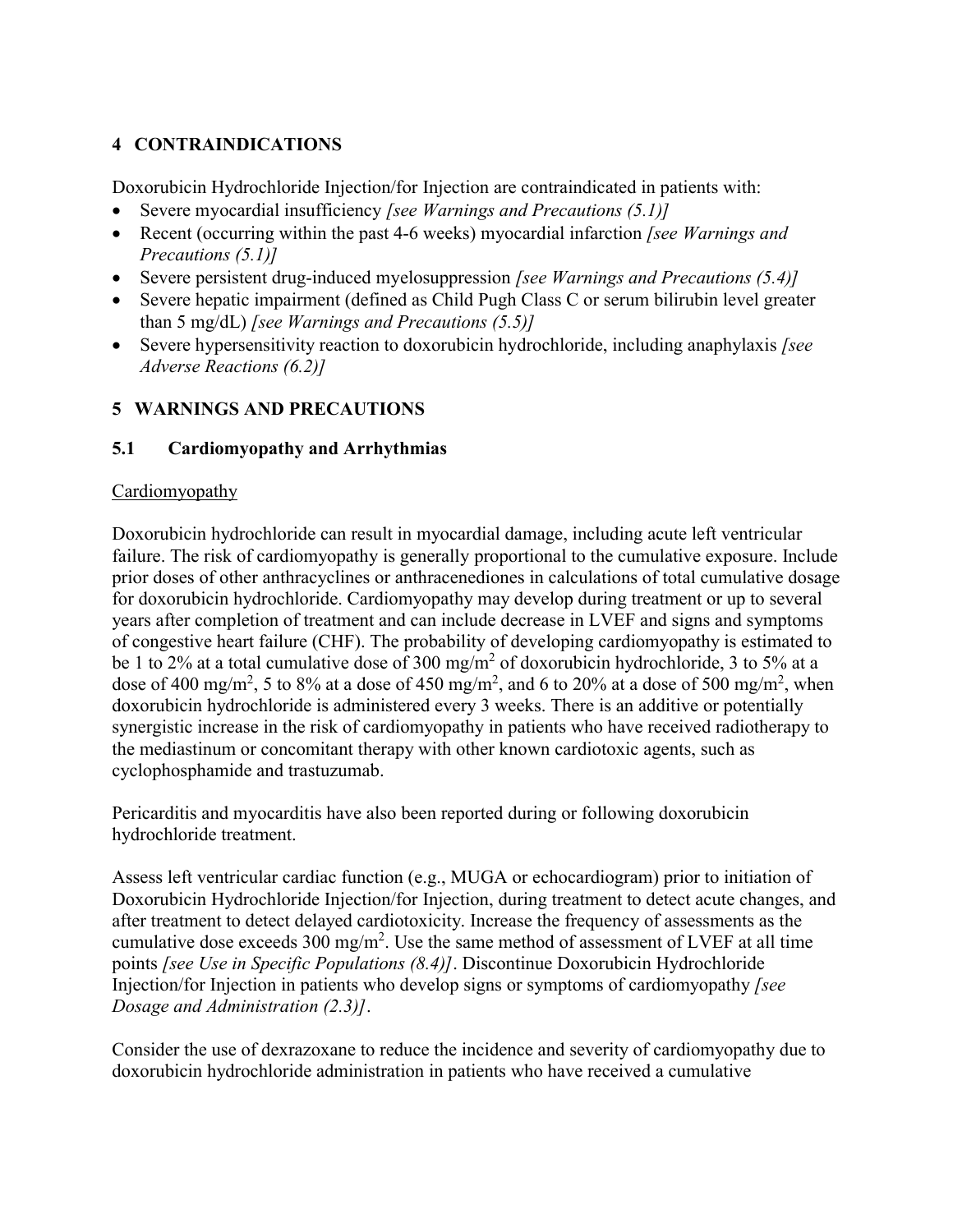doxorubicin hydrochloride dose of 300 mg/m<sup>2</sup> and who will continue to receive doxorubicin hydrochloride.

# **Arrhythmias**

Doxorubicin hydrochloride can result in arrhythmias, including life-threatening arrhythmias, during or within a few hours after doxorubicin hydrochloride administration and at any time point during treatment. Tachyarrhythmias, including sinus tachycardia, premature ventricular contractions, and ventricular tachycardia, as well as bradycardia, can occur. Electrocardiographic changes, including non-specific ST-T wave changes, atrioventricular and bundle-branch block can also occur. These electrocardiographic changes may be transient and self-limited and may not require a dosage modification of doxorubicin hydrochloride.

# **5.2 Secondary Malignancies**

The risk of developing secondary acute myelogenous leukemia (AML) and myelodysplastic syndrome (MDS) is increased following treatment with doxorubicin hydrochloride. Cumulative incidences ranged from 0.2% at five years to 1.5% at 10 years in two separate trials involving the adjuvant treatment of women with breast cancer. These leukemias generally occur within 1 to 3 years of treatment.

# **5.3 Extravasation and Tissue Necrosis**

Extravasation of doxorubicin hydrochloride can cause severe local tissue injury manifesting as blistering, ulceration, and necrosis requiring wide excision of the affected area and skin grafting. Extravasation should be considered if a patient experiences a burning or stinging sensation or shows other evidence indicating peri-venous infiltration or extravasation; however, extravasation may be present in patients who do not experience a stinging or burning sensation or when blood return is present on aspiration of the infusion needle.

When given via a peripheral venous line, infuse Doxorubicin Hydrochloride Injection/for Injection over 10 minutes or less to minimize the risk of thrombosis or perivenous extravasation.

If extravasation is suspected, immediately discontinue the intravenous injection or continuous intravenous infusion *[see Dosage and Administration (2.5)]*. Apply ice to the site intermittently for 15 minutes, 4 times a day for 3 days. In adults, if appropriate, administer dexrazoxane at the site of extravasation as soon as possible and within the first 6 hours after extravasation.

# **5.4 Severe Myelosuppression**

Doxorubicin hydrochloride can cause myelosuppression. In Study 1, the incidence of severe myelosuppression was: grade 4 leukopenia (0.3%), grade 3 leukopenia (3%), and grade 4 thrombocytopenia (0.1%). A dose-dependent, reversible neutropenia is the predominant manifestation of myelosuppression from doxorubicin hydrochloride. When doxorubicin hydrochloride is administered every 21 days, the neutrophil count reaches its nadir 10 to 14 days after administration with recovery usually occurring by day 21.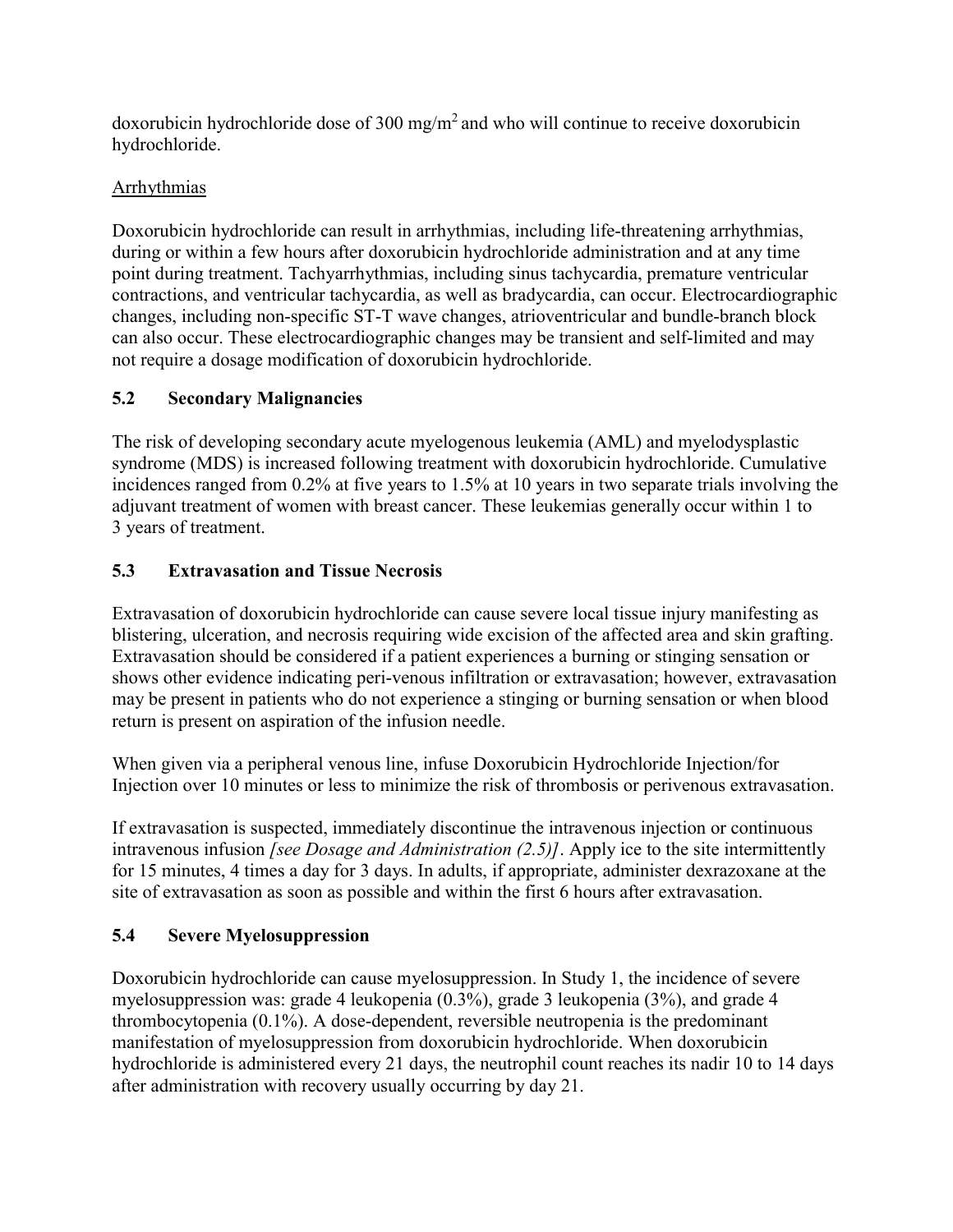Obtain complete blood counts prior to each treatment and carefully monitor patients during treatment for possible clinical complications due to myelosuppression. Delay next dose of Doxorubicin Hydrochloride Injection/for Injection if severe myelosuppression has not improved. Consider dose reduction for patients with prolonged myelosuppression based on severity of reaction.

# **5.5 Use in Patients with Hepatic Impairment**

The clearance of doxorubicin is decreased in patients with elevated serum bilirubin with an increased risk of toxicity *[see Use in Specific Populations (8.6), Clinical Pharmacology (12.3)]*. Doxorubicin Hydrochloride Injection/for Injection is contraindicated in patients with severe hepatic impairment (defined as Child Pugh Class C or serum bilirubin level greater than 5 mg/dL) *[see Contraindications (4)].* Reduce the dose of Doxorubicin Hydrochloride Injection/for Injection in patients with serum bilirubin levels of 1.2 to 5 mg/dL *[see Dosage and Administration (2.4)]*. Obtain liver tests including ALT, AST, alkaline phosphatase, and bilirubin prior to and during therapy.

# **5.6 Tumor Lysis Syndrome**

Doxorubicin hydrochloride can induce tumor lysis syndrome in patients with rapidly growing tumors. Evaluate blood uric acid levels, potassium, calcium, phosphate, and creatinine after initial treatment. Hydration, urine alkalinization, and prophylaxis with allopurinol to prevent hyperuricemia may minimize potential complications of tumor lysis syndrome.

# **5.7 Potentiation of Radiation Toxicity and Radiation Recall**

Doxorubicin hydrochloride can increase radiation-induced toxicity to the myocardium, mucosa, skin, and liver. Radiation recall, including but not limited to cutaneous and pulmonary toxicity, can occur in patients who receive doxorubicin hydrochloride after prior radiation therapy.

# **5.8 Embryo-Fetal Toxicity**

Based on findings in animals and its mechanism of action, Doxorubicin Hydrochloride Injection/for Injection can cause fetal harm when administered to a pregnant woman; avoid the use of Doxorubicin Hydrochloride Injection/for Injection during the 1<sup>st</sup> trimester. Available human data do not establish the presence or absence of major birth defects and miscarriage related to the use of doxorubicin hydrochloride during the  $2<sup>nd</sup>$  and  $3<sup>rd</sup>$  trimesters. Doxorubicin hydrochloride was teratogenic and embryotoxic in rats and rabbits at doses lower than the recommended human dose. Advise pregnant women of the potential risk to a fetus. Advise females of reproductive potential to use effective contraception during treatment with Doxorubicin Hydrochloride Injection/for Injection and for 6 months after treatment. Advise males with female partners of reproductive potential to use effective contraception during treatment with Doxorubicin Hydrochloride Injection/for Injection and for 3 months after treatment. Advise males with pregnant partners to use condoms during treatment with Doxorubicin Hydrochloride Injection/for Injection and for at least 10 days after the final dose *[see Use in Specific Populations (8.1, 8.3), Nonclinical Toxicology (13.1)]*.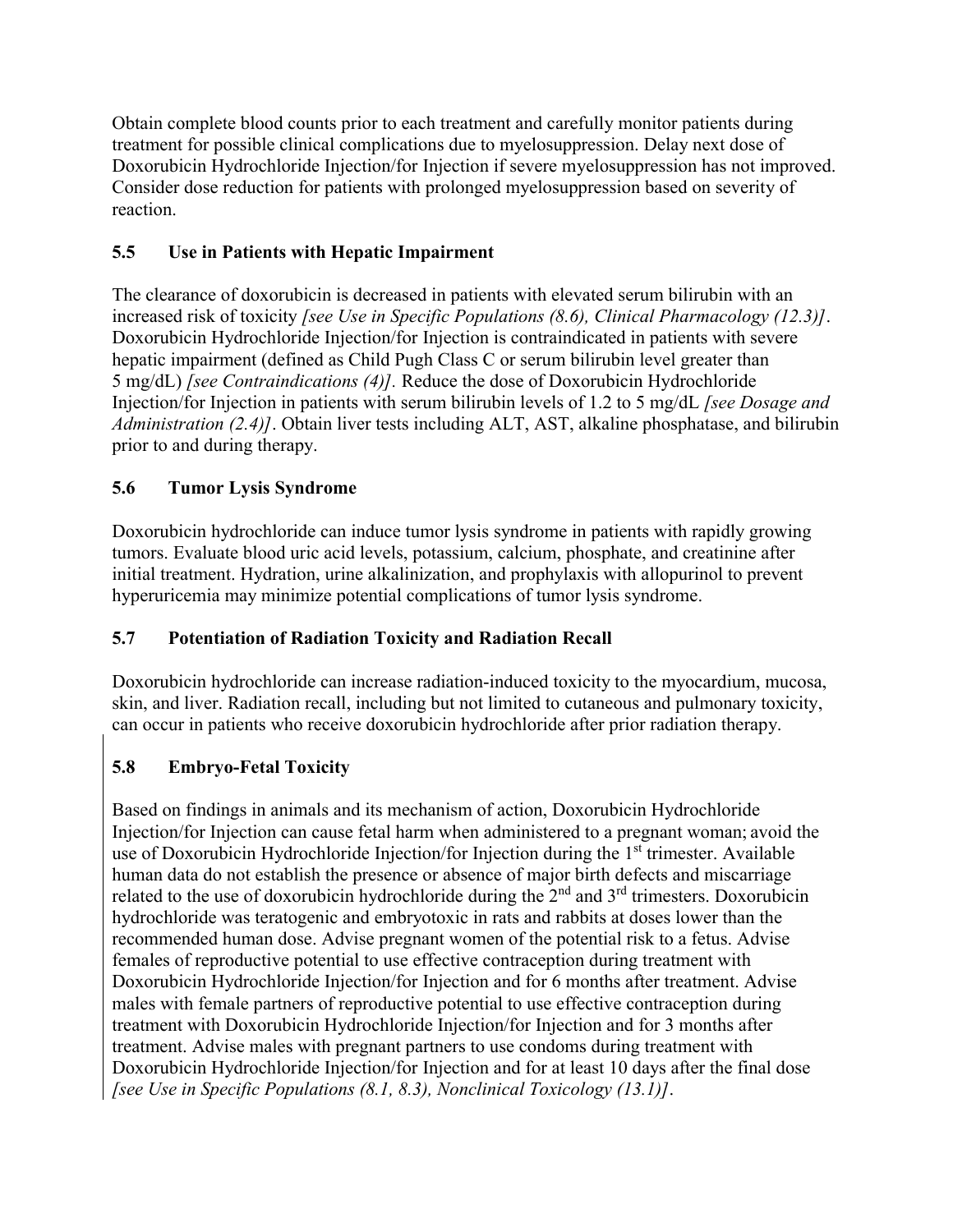# **6 ADVERSE REACTIONS**

The following clinically significant adverse reactions are described elsewhere in the labeling.

- Cardiomyopathy and Arrhythmias *[see Warnings and Precautions (5.1)]*
- Secondary Malignancies *[see Warnings and Precautions (5.2)]*
- Extravasation and Tissue Necrosis *[see Warnings and Precautions (5.3)]*
- Severe Myelosuppression *[see Warnings and Precautions (5.4)]*
- Tumor Lysis Syndrome *[see Warnings and Precautions (5.6)]*
- Radiation Sensitization and Radiation Recall *[see Warnings and Precautions (5.7)]*

## **6.1 Clinical Trials Experience**

Because clinical trials are conducted under widely varying conditions, adverse reaction rates observed in the clinical trials of a drug cannot be directly compared to rates in the clinical trials of another drug and may not reflect the rates observed in practice.

#### **Breast Cancer**

The safety data below were collected from 1492 women who received doxorubicin hydrochloride at a dose of 60 mg/m<sup>2</sup> and cyclophosphamide at a dose of 600 mg/m<sup>2</sup> (AC) every 3 weeks for 4 cycles for the adjuvant treatment of axillary lymph node positive breast cancer. The median number of cycles received was 4. Selected adverse reactions reported in this study are provided in Table 2. No treatment-related deaths were reported in patients on either arm of the study.

**Table 2. Selected Adverse Reactions in Patients with Early Breast Cancer Involving Axillary Lymph** 

| <b>Nodes</b>                |                   |                                      |  |  |  |  |
|-----------------------------|-------------------|--------------------------------------|--|--|--|--|
| <b>Adverse Reactions</b>    | $AC*$<br>$N=1492$ | <b>Conventional CMF</b><br>$N = 739$ |  |  |  |  |
|                             | $\frac{0}{0}$     | $\frac{0}{0}$                        |  |  |  |  |
| Alopecia                    | 92                | 71                                   |  |  |  |  |
| Vomiting                    |                   |                                      |  |  |  |  |
| Vomiting $\leq$ 12 hours    | 34                | 25                                   |  |  |  |  |
| Vomiting >12 hours          | 37                | 12                                   |  |  |  |  |
| Intractable                 | 5                 | $\mathfrak{D}$                       |  |  |  |  |
| Leukopenia                  |                   |                                      |  |  |  |  |
| Grade 3 $(1,000-1,999/mm3)$ | 3.4               | 9.4                                  |  |  |  |  |
| Grade 4 $(<1000 / mm3)$     | 0.3               | 0.3                                  |  |  |  |  |
| Shock, sepsis               | $\overline{2}$    |                                      |  |  |  |  |
| Systemic infection          | $\overline{2}$    |                                      |  |  |  |  |
| Cardiac dysfunction         |                   |                                      |  |  |  |  |
| Asymptomatic                | 0.2               | 0.1                                  |  |  |  |  |
| Transient                   | 0.1               | $\theta$                             |  |  |  |  |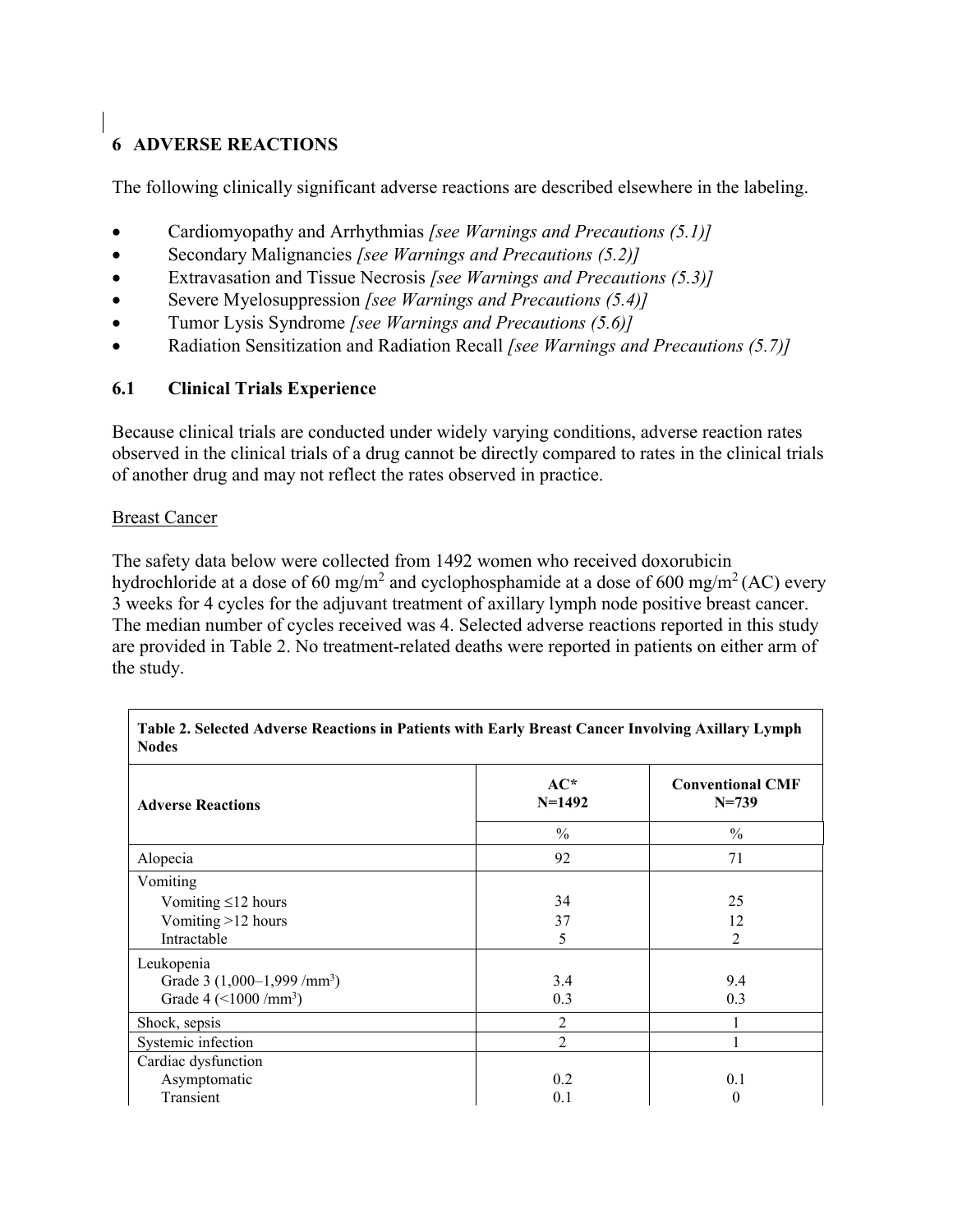**Table 2. Selected Adverse Reactions in Patients with Early Breast Cancer Involving Axillary Lymph Nodes**

| Symptomatic                               | υ.   |  |
|-------------------------------------------|------|--|
| Thrombocytopenia                          |      |  |
| Grade 3 (25,000–49,999 /mm <sup>3</sup> ) |      |  |
| Grade 4 $(<25,000 / mm3)$                 | V. 1 |  |

AC = doxorubicin hydrochloride, cyclophosphamide; CMF = cyclophosphamide, methotrexate, fluorouracil

\* Includes pooled data from patients who received either AC for 4 cycles or AC for 4 cycles followed by CMF for 3 cycles

#### **6.2 Postmarketing Experience**

The following adverse reactions have been identified during postapproval use of Doxorubicin Hydrochloride Injection/for Injection. Because these reactions are reported voluntarily from a population of uncertain size, it is not always possible to reliably estimate their frequency or establish a causal relationship to drug exposure.

*Cardiac –* Cardiogenic shock

*Cutaneous* – Skin and nail hyperpigmentation, oncolysis, rash, itching, photosensitivity, urticaria, acral erythema, palmar plantar erythrodysesthesia

*Gastrointestinal* – Nausea, mucositis, stomatitis, necrotizing colitis, typhlitis, gastric erosions, gastrointestinal tract bleeding, hematochezia, esophagitis, anorexia, abdominal pain, dehydration, diarrhea, hyperpigmentation of the oral mucosa

*Hypersensitivity* – Anaphylaxis

*Laboratory Abnormalities* – Increased ALT, increased AST

*Neurological* – Peripheral sensory and motor neuropathy, seizures, coma

*Ocular* – Conjunctivitis, keratitis, lacrimation

*Vascular* – Phlebosclerosis, phlebitis/thrombophlebitis, hot flashes, thromboembolism

*Other* – Malaise/asthenia, fever, chills, weight gain

#### **7 DRUG INTERACTIONS**

#### **7.1 Effect of Other Drugs on Doxorubicin Hydrochloride Injection/for Injection**

#### Inhibitors of CYP3A4, CYP2D6, and P-gp

Concomitant use of doxorubicin hydrochloride with inhibitors of CYP3A4, CYP2D6, or P-glycoprotein (P-gp), increased concentrations of doxorubicin, which may increase the incidence and severity of adverse reactions of doxorubicin hydrochloride. Avoid concomitant use of Doxorubicin Hydrochloride Injection/for Injection with inhibitors of CYP3A4, CYP2D6, or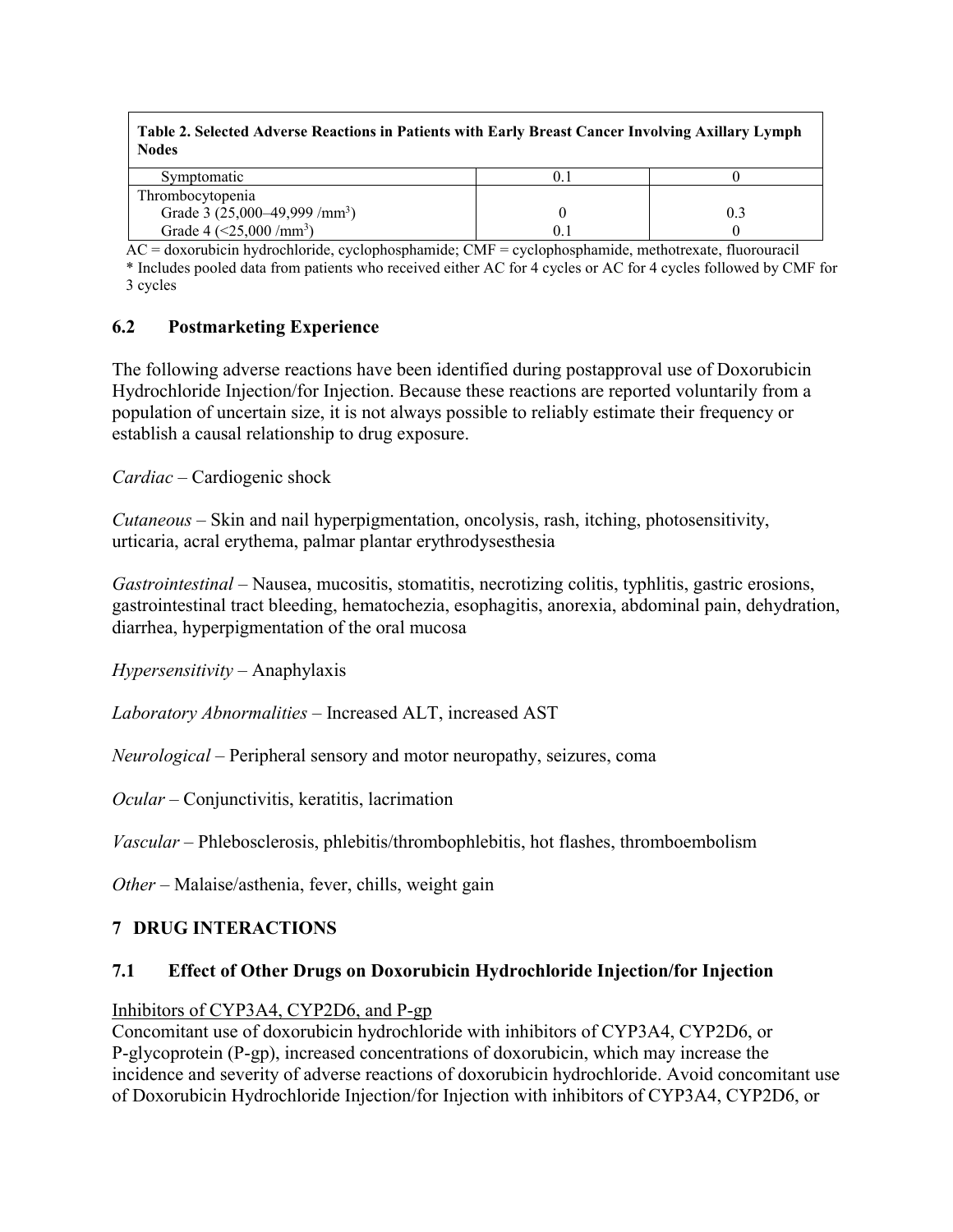P-gp.

## Inducers of CYP3A4, CYP2D6, or P-gp

Concomitant use of doxorubicin hydrochloride with inducers of CYP3A4, CYP2D6, or P-gp may decrease the concentration of doxorubicin. Avoid concomitant use of Doxorubicin Hydrochloride Injection/for Injection with inducers of CYP3A4, CYP2D6, or P-gp.

## Paclitaxel

Paclitaxel, when given prior to doxorubicin hydrochloride, increases the plasma-concentrations of doxorubicin and its metabolites. Administer Doxorubicin Hydrochloride Injection/for Injection prior to paclitaxel if used concomitantly.

# **7.2 Concomitant Use of Trastuzumab**

Concomitant use of trastuzumab and doxorubicin hydrochloride results in an increased risk of cardiac dysfunction. Avoid concomitant administration of Doxorubicin Hydrochloride Injection/for Injection and trastuzumab *[see Warnings and Precautions (5.1)].*

Patients receiving doxorubicin after stopping treatment with trastuzumab may also be at an increased risk of developing cardiotoxicity. Trastuzumab may persist in the circulation for up to 7 months. Therefore, avoid anthracycline-based therapy for up to 7 months after stopping trastuzumab when possible. If anthracyclines are used before this time, carefully monitor cardiac function.

## **7.3 Concomitant Use of Dexrazoxane**

Do not administer dexrazoxane as a cardioprotectant at the initiation of doxorubicin hydrochloride-containing chemotherapy regimens. In a randomized trial in women with metastatic breast cancer, initiation of dexrazoxane with doxorubicin hydrochloride-based chemotherapy resulted in a significantly lower tumor response rate  $(48\% \text{ vs. } 63\%; \text{ p}=0.007)$  and shorter time to progression compared to doxorubicin hydrochloride-based chemotherapy alone.

## **7.4 Concomitant Use of 6-Mercaptopurine**

Doxorubicin hydrochloride may potentiate 6-mercaptopurine-induced hepatotoxicity. In 11 patients with refractory leukemia treated with 6-mercaptopurine (500 mg/m<sup>2</sup> intravenously daily for 5 days per cycle every 2-3 weeks) and doxorubicin hydrochloride (50 mg/m<sup>2</sup> intravenous once per cycle every 2-3 weeks) alone or with vincristine and prednisone, all developed hepatic dysfunction manifested by increased total serum bilirubin, alkaline phosphatase and aspartate aminotransferase.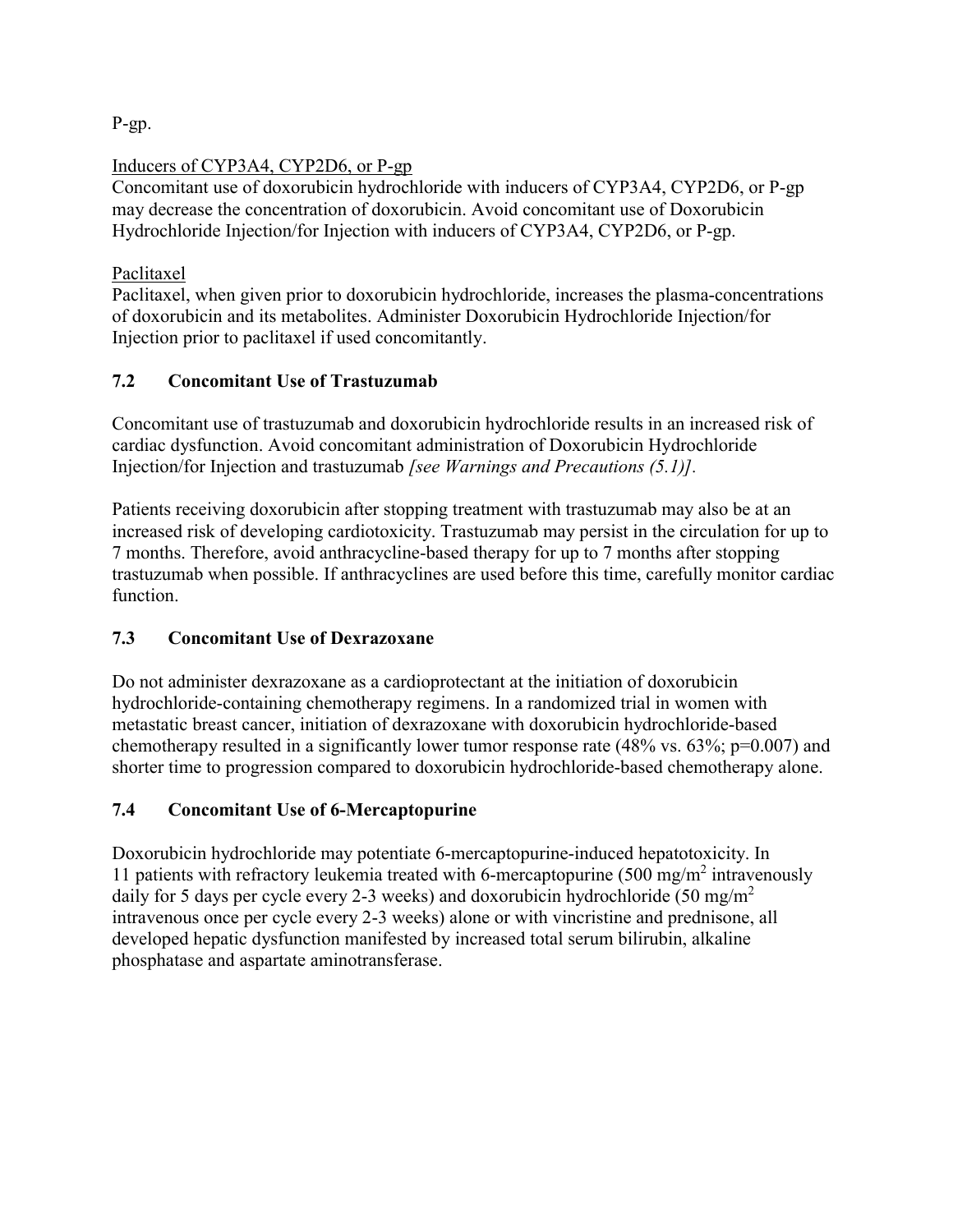## **8 USE IN SPECIFIC POPULATIONS**

## **8.1 Pregnancy**

### Risk Summary

Based on findings in animals and its mechanism of action, Doxorubicin Hydrochloride Injection/for Injection can cause fetal harm when administered to a pregnant woman; avoid the use of Doxorubicin Hydrochloride Injection/for Injection during the 1<sup>st</sup> trimester. Available human data do not establish the presence or absence of major birth defects and miscarriage related to the use of doxorubicin hydrochloride during the  $2<sup>nd</sup>$  and  $3<sup>rd</sup>$  trimesters. Doxorubicin hydrochloride was teratogenic and embryotoxic in rats and embryotoxic in rabbits when administered during organogenesis at doses approximately 0.07 times (based on body surface area) the recommended human dose of 60 mg/m<sup>2</sup> *(see Data)*. Advise pregnant women of the potential risk to a fetus.

In the U.S. general population, the estimated background risk of major birth defects and miscarriage in clinically recognized pregnancies is 2 to 4% and 15 to 20%, respectively.

## Data

#### *Animal Data*

Doxorubicin hydrochloride was teratogenic and embryotoxic at doses of 0.8 mg/kg/day (about 0.07 times the recommended human dose based on body surface area) when administered during the period of organogenesis in rats. Teratogenicity and embryotoxicity were also seen using discrete periods of treatment. The most susceptible was the 6- to 9-day gestation period at doses of 1.25 mg/kg/day and greater. Characteristic malformations included esophageal and intestinal atresia, tracheo-esophageal fistula, hypoplasia of the urinary bladder, and cardiovascular anomalies. Doxorubicin hydrochloride was embryotoxic (increase in embryofetal deaths) and abortifacient at 0.4 mg/kg/day (about 0.07 times the recommended human dose based on body surface area) in rabbits when administered during the period of organogenesis.

## **8.2 Lactation**

#### Risk Summary

Doxorubicin was measured in the milk of one lactating patient after therapy with 70 mg/m<sup>2</sup> of doxorubicin hydrochloride given as a 15-minute intravenous infusion. The peak milk concentration at 24 hours after treatment was 4.4-fold greater than the corresponding plasma concentration. Doxorubicin was detectable in the milk up to 72 hours. There are no data on the effects of doxorubicin hydrochloride on the breastfed child or the effects on milk production. Because of the potential for serious adverse reactions in the breastfed child, advise women not to breastfeed during treatment with Doxorubicin Hydrochloride Injection/for Injection and for 10 days after the final dose.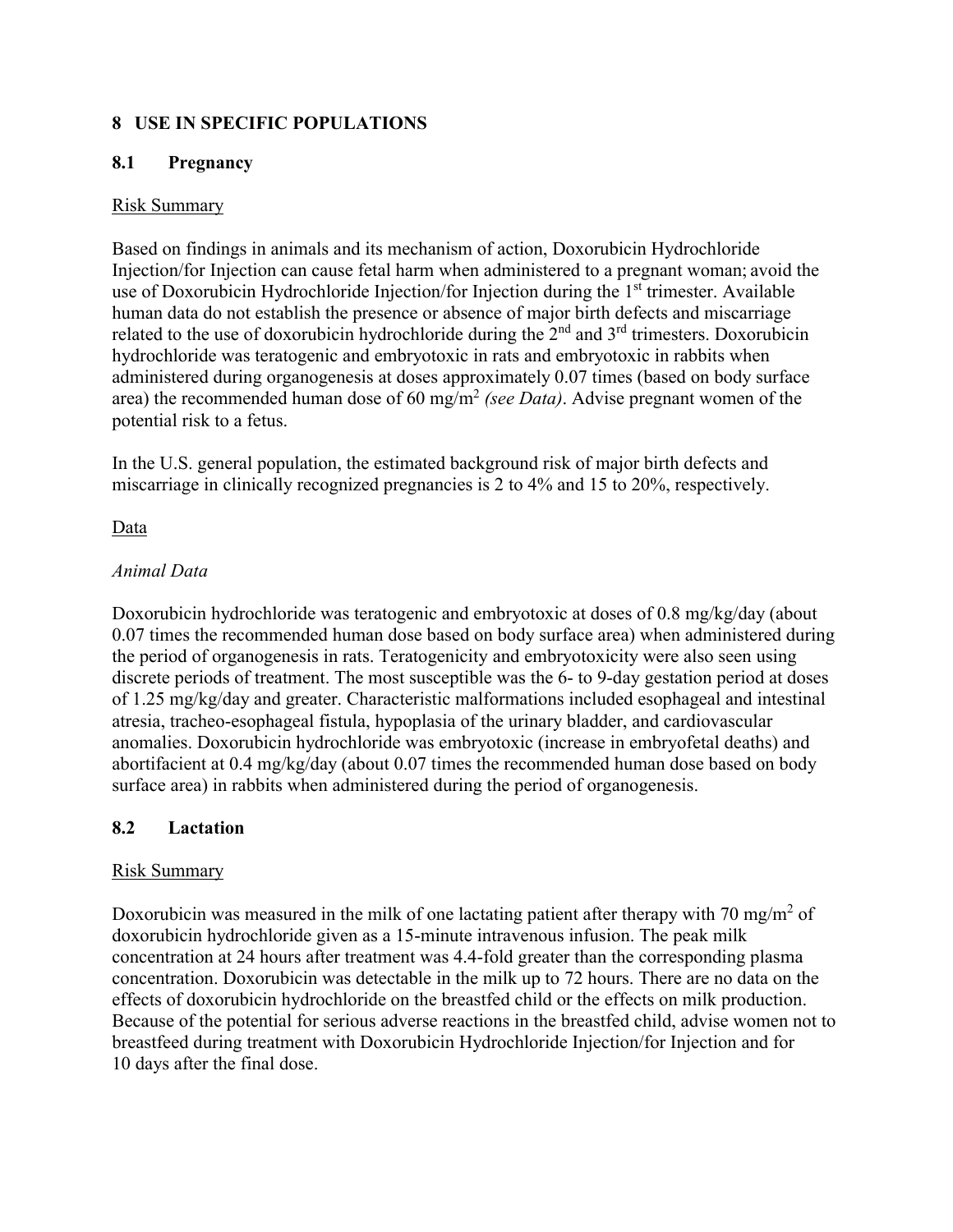## **8.3 Females and Males of Reproductive Potential**

### Pregnancy Testing

Verify the pregnancy status of females of reproductive potential prior to initiating Doxorubicin Hydrochloride Injection/for Injection.

### **Contraception**

#### *Females*

Doxorubicin Hydrochloride Injection/for Injection can cause fetal harm when administered to pregnant women *[see Use in Specific Populations (8.1)]*. Advise female patients of reproductive potential to use highly effective contraception during treatment with Doxorubicin Hydrochloride Injection/for Injection and for 6 months after treatment. *[see Use in Specific Populations (8.1)]*.

#### *Males*

Doxorubicin hydrochloride may damage spermatozoa and testicular tissue, resulting in possible genetic fetal abnormalities. Due to the potential for genotoxicity, advise males with female partners of reproductive potential to use effective contraception during treatment with Doxorubicin Hydrochloride Injection/for Injection and for 3 months after treatment *[see Nonclinical Toxicology (13.1)]*. Males with pregnant partners should use condoms during treatment and for at least 10 days after the final dose *[see Nonclinical Toxicology (13.1), Use in Specific Populations (8.1)]*.

## Infertility

#### *Females*

In females of reproductive potential, Doxorubicin hydrochloride may cause infertility and result in amenorrhea. Premature menopause can occur. Recovery of menses and ovulation is related to age at treatment *[see Nonclinical Toxicology (13.1)]*.

#### *Males*

Doxorubicin hydrochloride may result in oligospermia, azoospermia, and permanent loss of fertility. Sperm counts have been reported to return to normal levels in some men. This may occur several years after the end of therapy *[see Nonclinical Toxicology (13.1)]*.

## **8.4 Pediatric Use**

Based on postmarketing reports, pediatric patients treated with doxorubicin hydrochloride are at risk for developing late cardiovascular dysfunction. Risk factors include young age at treatment (especially < 5 years), high cumulative doses and receipt of combined modality therapy. Long-term periodic cardiovascular monitoring is recommended for all pediatric patients who have received doxorubicin hydrochloride. Doxorubicin hydrochloride, as a component of intensive chemotherapy regimens administered to pediatric patients, may contribute to prepubertal growth failure and may also contribute to gonadal impairment, which is usually temporary.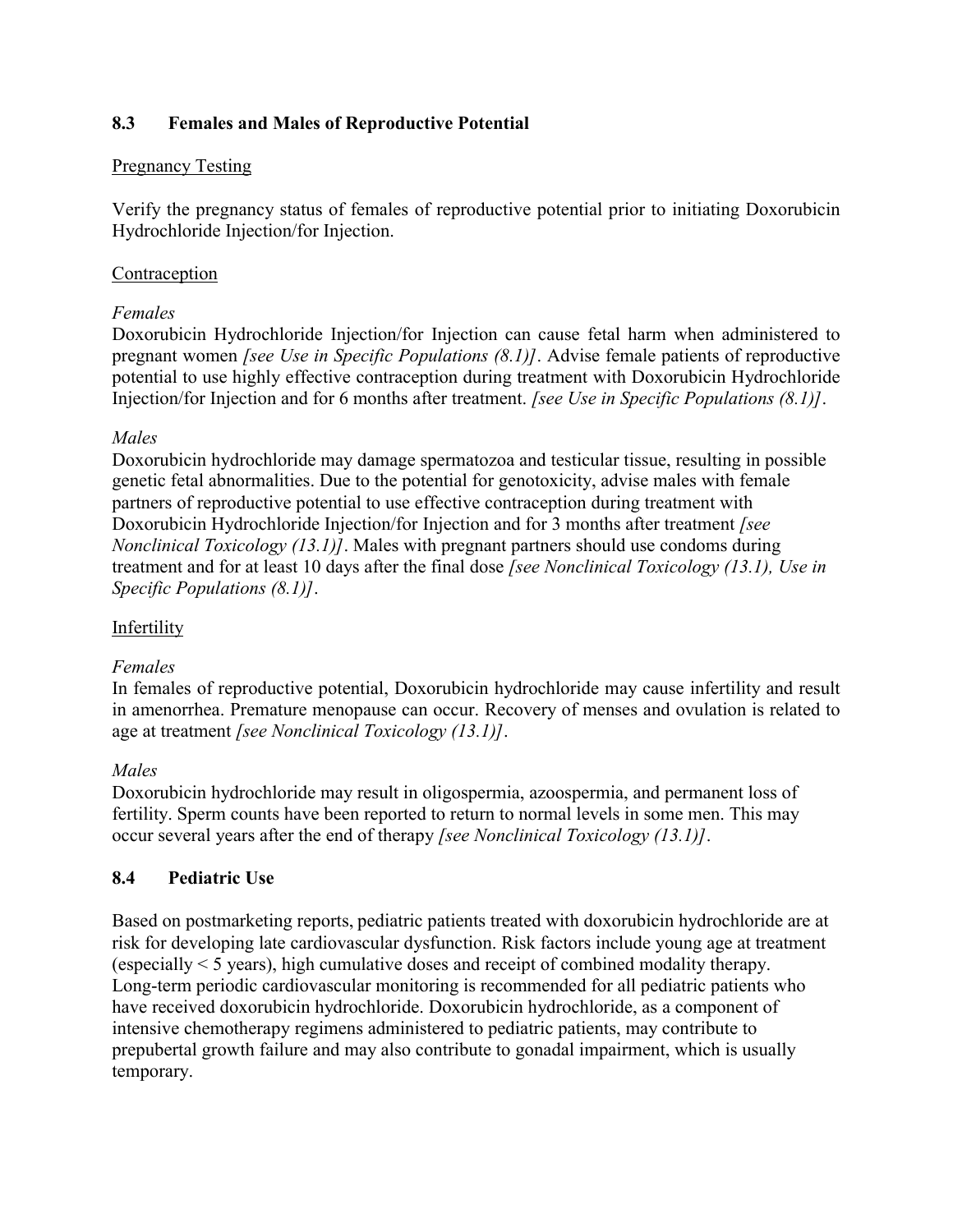There are no recommended dose adjustments based on age. Doxorubicin clearance was increased in patients aged 2 years to 20 years as compared to adults, while doxorubicin clearance was similar in infants less than 2 years as compared to adults *[see Clinical Pharmacology (12.3)]*.

# **8.5 Geriatric Use**

Clinical experience in patients who were 65 years of age and older who received doxorubicin hydrochloride-based chemotherapy regimens for metastatic breast cancer showed no overall differences in safety and effectiveness compared with younger patients.

# **8.6 Hepatic Impairment**

The clearance of doxorubicin was reduced in patients with elevated serum total bilirubin levels. Doxorubicin Hydrochloride Injection/for Injection is contraindicated in patients with severe hepatic impairment (defined as Child Pugh Class C or serum bilirubin levels greater than 5 mg/dL) *[see Contraindications (4)]*. Reduce the dose of Doxorubicin Hydrochloride Injection/for Injection in patients with serum total bilirubin levels greater than 1.2 mg/dL *[See Dosage and Administration (2.4), Warnings and Precautions (5.5)]*.

# **10 OVERDOSAGE**

Few cases of overdose have been described.

A 58-year-old man with acute lymphoblastic leukemia received 10-fold overdose of doxorubicin hydrochloride (300 mg/m<sup>2</sup>) in one day. He was treated with charcoal filtration, hemopoietic growth factor (G-CSF), proton pump inhibitor and antimicrobial prophylaxis. The patient suffered sinus tachycardia, grade 4 neutropenia and thrombocytopenia for 11 days, severe mucositis and sepsis. The patient recovered completely 26 days after the overdose.

A 17-year-old girl with osteogenic sarcoma received 150 mg of doxorubicin hydrochloride daily for 2 days (intended dose was 50 mg per day for 3 days). The patient developed severe mucositis on days 4-7 after the overdose and chills and pyrexia on day 7. The patient was treated with antibiotics and platelets and recovered 18 days after overdose.

# **11 DESCRIPTION**

Doxorubicin hydrochloride is an anthracycline topoisomerase inhibitor isolated from cultures of *Streptomyces peucetius* var. *caesius.* The chemical name of doxorubicin hydrochloride is 5,12- Naphthacenedione, 10-[(3-amino-2,3,6-trideoxy-α-L-*lyx*o-hexopyranosyl)oxy]-7,8,9,10 tetrahydro-6,8,11-trihydroxy-8-(hydroxylacetyl)-1-methoxy-, hydrochloride (8S-*ci*s)-. The chemical structure of doxorubicin hydrochloride is: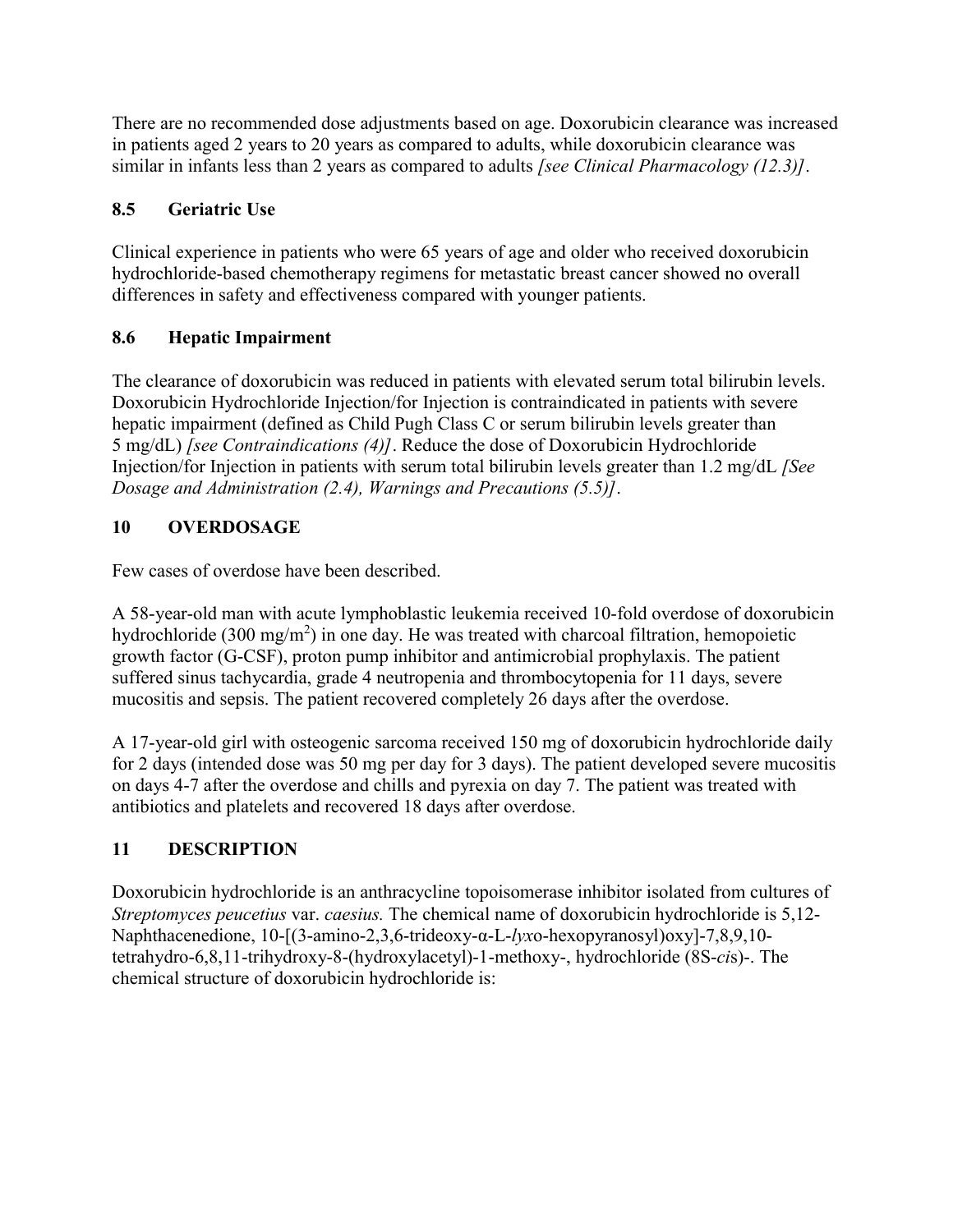

Doxorubicin Hydrochloride Injection, for intravenous use is a clear red, sterile, isotonic aqueous solution provided in vials containing 10 mg/5 mL doxorubicin hydrochloride (equivalent to 9.37 mg of doxorubicin free base), 20 mg/10 mL doxorubicin hydrochloride (equivalent to 18.74 mg of doxorubicin free base), 50 mg/25 mL doxorubicin hydrochloride (equivalent to 46.86 mg of doxorubicin free base), 150 mg/75 mL doxorubicin hydrochloride (140.58 mg of doxorubicin free base), or 200 mg/100 mL doxorubicin hydrochloride (equivalent to 187.4 mg of doxorubicin free base). The drug product has demonstrated inherent antimicrobial activity suitable for a multiple dose presentation. Each milliliter of solution contains 2 mg of doxorubicin hydrochloride and 9 mg of sodium chloride. The pH of the solution is adjusted to 3.0 with hydrochloric acid, USP.

## **12 CLINICAL PHARMACOLOGY**

## **12.1 Mechanism of Action**

The cytotoxic effect of doxorubicin hydrochloride on malignant cells and its toxic effects on various organs are thought to be related to nucleotide base intercalation and cell membrane lipid binding activities of doxorubicin. Intercalation inhibits nucleotide replication and action of DNA and RNA polymerases. The interaction of doxorubicin with topoisomerase II to form DNA-cleavable complexes appears to be an important mechanism of doxorubicin hydrochloride cytocidal activity.

## **12.3 Pharmacokinetics**

Pharmacokinetic studies conducted in patients with various types of tumors have shown that doxorubicin follows multiphasic disposition after intravenous injection. In four patients, doxorubicin demonstrated dose-independent pharmacokinetics across a dose range of 30 mg/m<sup>2</sup> to 70 mg/m<sup>2</sup>.

#### **Distribution**

The distribution half-life is approximately 5 minutes. Steady-state distribution volume ranges from 809 L/m<sup>2</sup> to 1214 L/m<sup>2</sup>. Binding of doxorubicin and its major metabolite, doxorubicinol, to plasma proteins is 75% and is independent of plasma concentration of doxorubicin up to  $1.1 \mu g/mL$ .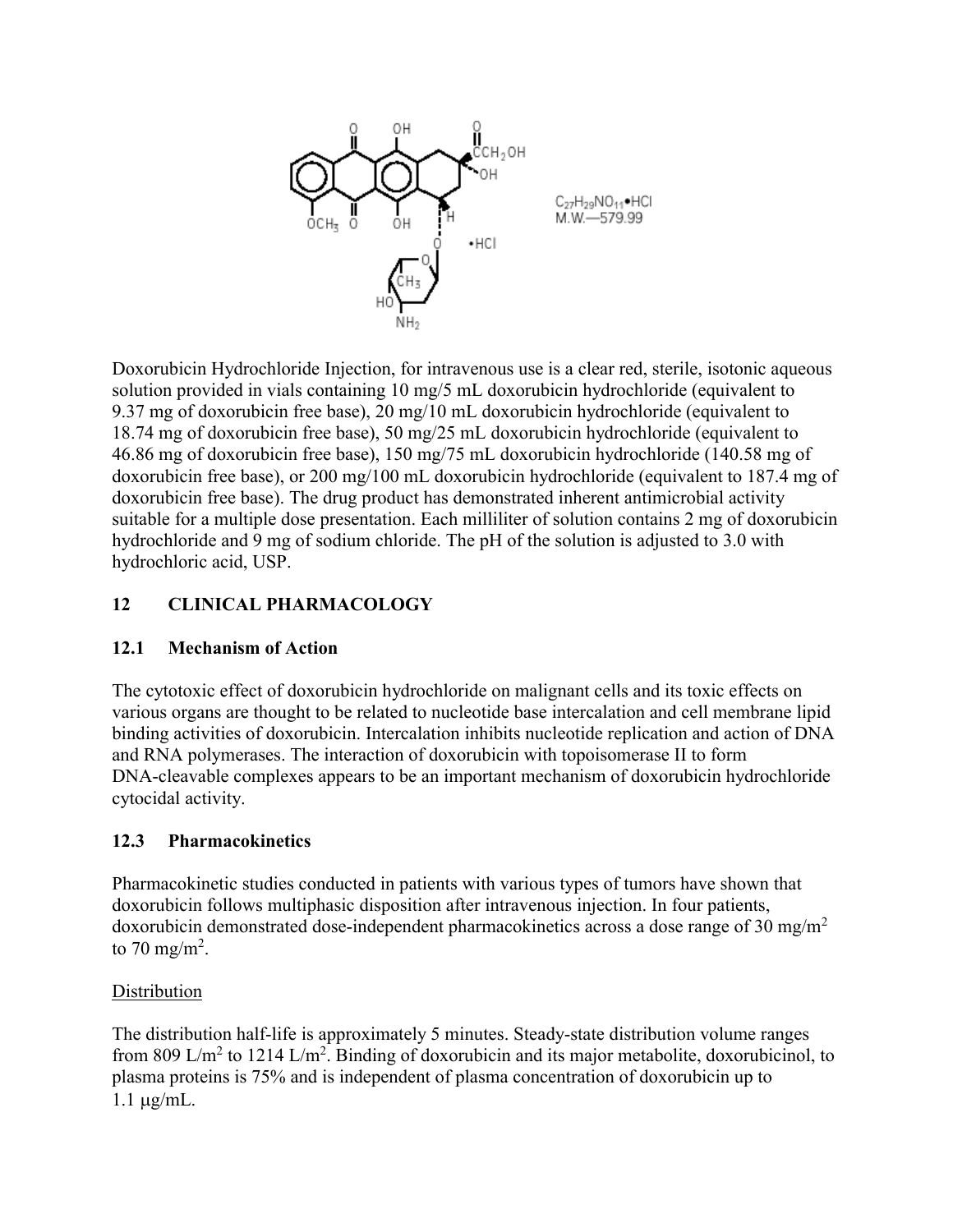Doxorubicin does not cross the blood brain barrier.

#### Elimination

Plasma clearance is ranges from 324 mL/min/m<sup>2</sup> to 809 mL/min/m<sup>2</sup>. The terminal half-life is 20 hours to 48 hours.

### *Metabolism*

Doxorubicin is a substrate of CYP3A4, CYP2D6, and P-gp.

Enzymatic reduction at the 7 position and cleavage of the daunosamine sugar yields aglycones which are accompanied by free radical formation, the local production of which may contribute to the cardiotoxic activity of doxorubicin hydrochloride.

Disposition of doxorubicinol in patients is formation rate limited, with the terminal half-life of doxorubicinol being similar to doxorubicin. The relative exposure of doxorubicinol, i.e., the ratio between the AUC of doxorubicinol and the AUC of doxorubicin is approximately 0.5.

## *Excretion*

Plasma clearance is predominately by metabolism and biliary excretion. Approximately 40% of the dose appears in the bile in 5 days, while only 5% to 12% of the drug and its metabolites appear in the urine during the same time period. In urine, <3% of the dose was recovered as doxorubicinol over 7 days.

#### Specific Populations

## *Weight*

Systemic clearance of doxorubicin is significantly reduced in obese women with ideal body weight greater than 130%. There was a significant reduction in clearance without any change in volume of distribution in obese patients when compared with normal patients with less than 115% ideal body weight.

## *Pediatric Patients*

Following administration of doses ranging from 10 mg/m<sup>2</sup> to 75 mg/m<sup>2</sup> of doxorubicin hydrochloride to 60 patients ranging from 2 months to 20 years, doxorubicin clearance averaged  $1443 \pm 114$  mL/min/m<sup>2</sup>. Further analysis demonstrated that clearance in 52 patients ranging from 2 to 20 years (1540 mL/min/m<sup>2</sup>) was increased compared with adults. However, clearance in infants younger than 2 years of age  $(813 \text{ mL/min/m}^2)$  was decreased compared with older patients (ranging from 2 to 20 years) and approached the range of clearance values determined in adults *[see Use in Specific Populations (8.4)]*.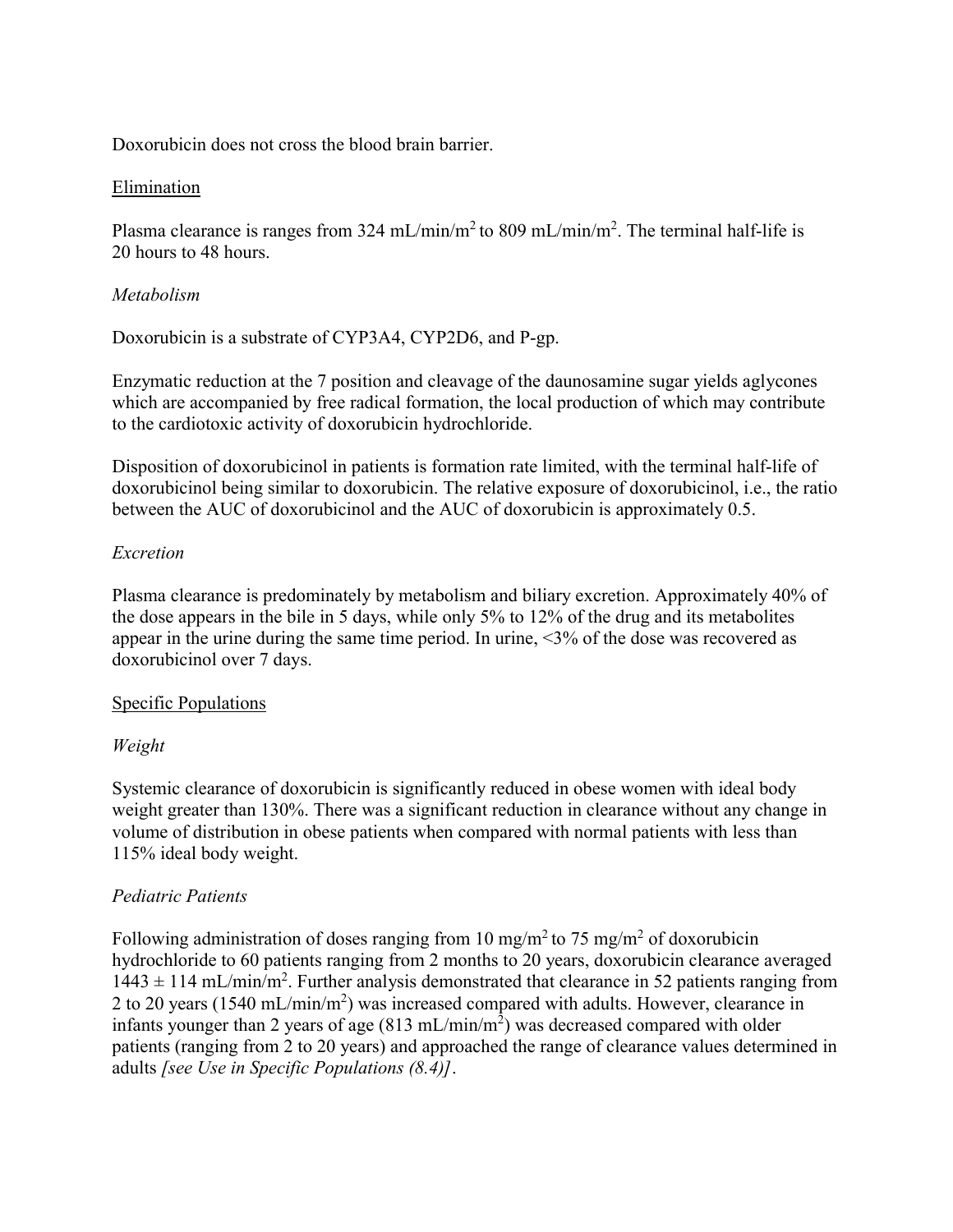A published clinical study involving 6 men and 21 women with no prior anthracycline therapy reported a significantly higher median doxorubicin clearance in men compared to women (1088 mL/min/m<sup>2</sup> versus 433 mL/min/m<sup>2</sup>). However, the terminal half-life of doxorubicin was longer in men compared to women (54 versus 35 hours).

## *Patients with Hepatic Impairment*

The clearance of doxorubicin and doxorubicinol was reduced in patients with elevated serum total bilirubin concentrations *[see Dosage and Administration (2.4), Warnings and Precautions (5.5)]*.

# **13 NONCLINICAL TOXICOLOGY**

## **13.1 Carcinogenesis, Mutagenesis, Impairment of Fertility**

Doxorubicin hydrochloride treatment can increase the risk of secondary malignancies based on postmarketing reports *[see Warnings and Precautions (5.2)]*. Doxorubicin hydrochloride was mutagenic in the in vitro Ames assay, and clastogenic in multiple in vitro assays (CHO cell, V79 hamster cell, human lymphoblast, and SCE assays) and the in vivo mouse micronucleus assay.

Doxorubicin hydrochloride decreased fertility in female rats at the doses of 0.05 and 0.2 mg/kg/day (approximately 0.005 and 0.02 times the recommended human dose, based on body surface area).

A single intravenous dose of 0.1 mg/kg doxorubicin hydrochloride (approximately 0.01 times the recommended human dose based on body surface area) was toxic to male reproductive organs in animal studies, producing testicular atrophy, diffuse degeneration of the seminiferous tubules, and oligospermia/hypospermia in rats. Doxorubicin hydrochloride induces DNA damage in rabbit spermatozoa and dominant lethal mutations in mice.

## **14 CLINICAL STUDIES**

## **14.1 Adjuvant Breast Cancer**

The efficacy of doxorubicin hydrochloride-containing regimens for the post-operative, adjuvant treatment of surgically resected breast cancer was evaluated in a meta-analysis conducted by the Early Breast Cancer Trialists Collaborative Group (EBCTCG). The EBCTCG meta-analyses compared cyclophosphamide, methotrexate, and fluorouracil (CMF) to no chemotherapy (19 trials including 7523 patients) and doxorubicin hydrochloride-containing regimens with CMF as an active control (6 trials including 3510 patients). Data from the meta-analysis of trials comparing CMF to no therapy were used to establish the historical treatment effect size for CMF regimens. The major efficacy outcome measures were disease-free survival (DFS) and overall survival (OS).

*Sex*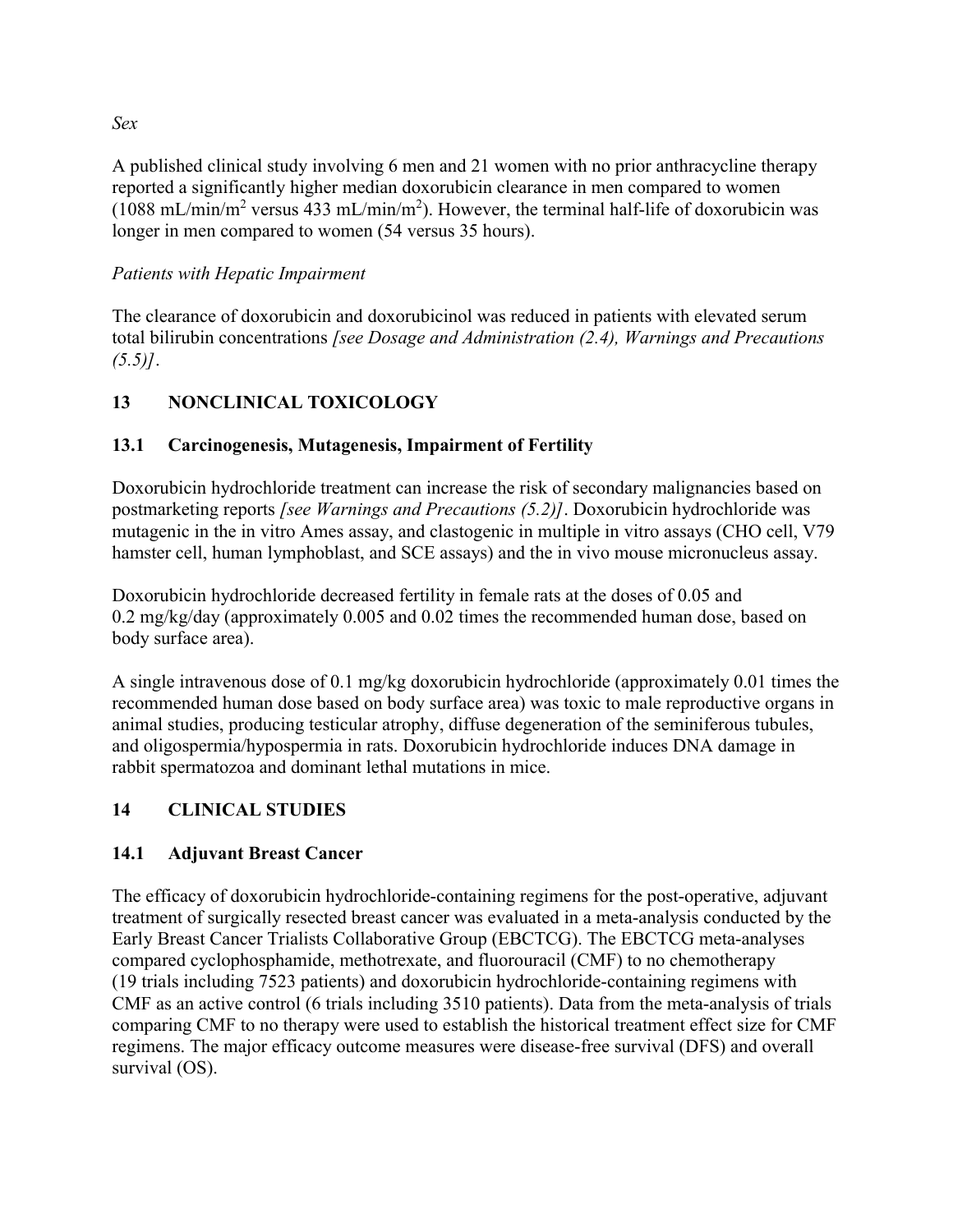Of the 3510 women (2157 received doxorubicin hydrochloride-containing regimens and 1353 received CMF treatment) with early breast cancer involving axillary lymph nodes included in the six trials from the meta-analyses, approximately 70% were premenopausal and 30% were postmenopausal.

At the time of the meta-analysis, 1745 first recurrences and 1348 deaths had occurred. The analyses demonstrated that doxorubicin hydrochloride-containing regimens retained at least 75% of the historical CMF adjuvant effect on DFS with a hazard ratio (HR) of 0.91 (95% CI: 0.82, 1.01) and on OS with a HR of 0.91 (95% CI: 0.81, 1.03). Efficacy results are provided in Table 3 and Figures 1 and 2.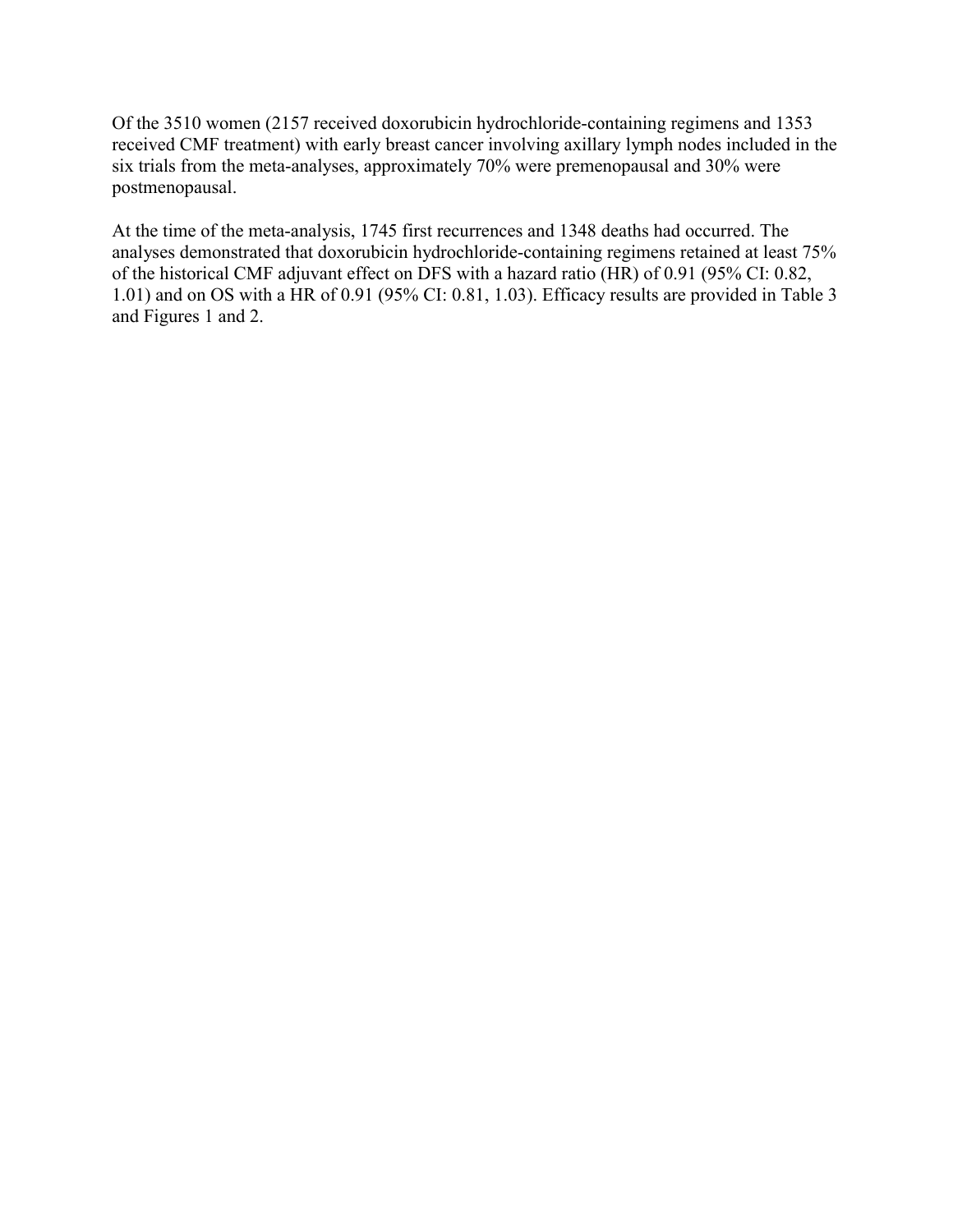| <b>Study</b><br>(starting year) | <b>Regimens</b>                                  | V CL SUS UNLE III IVICIA-AIIAIYSIS<br><b>No. of Cycles</b> | <b>No. of Patients</b> | Doxorubicin<br><b>Hydrochloride-Containing</b><br><b>Regimens vs. CMF</b><br>HR** (95% CI) |                                        |
|---------------------------------|--------------------------------------------------|------------------------------------------------------------|------------------------|--------------------------------------------------------------------------------------------|----------------------------------------|
|                                 |                                                  |                                                            |                        | <b>DFS</b>                                                                                 | <b>OS</b>                              |
| <b>NSABP B-15</b><br>(1984)     | AC                                               | $\overline{4}$                                             | $1562*$                |                                                                                            | $0.93(0.82, 1.06)$ 0.97 $(0.83, 1.12)$ |
|                                 | CMF                                              | 6                                                          | 776                    |                                                                                            |                                        |
| SECSG <sub>2</sub><br>(1976)    | <b>FAC</b>                                       | 6                                                          | 260                    |                                                                                            | $0.86(0.66, 1.13)$ 0.93 (0.69, 1.26)   |
|                                 | <b>CMF</b>                                       | 6                                                          | 268                    |                                                                                            |                                        |
| ONCOFRANCE<br>(1978)            | <b>FACV</b>                                      | 12                                                         | 138                    |                                                                                            | $0.71(0.49, 1.03)$ 0.65 (0.44, 0.96)   |
|                                 | CMF                                              | 12                                                         | 113                    |                                                                                            |                                        |
| SE Sweden BCG A<br>(1980)       | AC                                               | 6                                                          | 21                     |                                                                                            | $0.59(0.22, 1.61)$ $0.53(0.21, 1.37)$  |
|                                 | CMF                                              | 6                                                          | 22                     |                                                                                            |                                        |
| NSABC Israel Br0283<br>(1983)   | AVbCMF <sup>†</sup>                              | 4<br>6                                                     | 55                     |                                                                                            | $0.91(0.53, 1.57)$ 0.88 (0.47, 1.63)   |
|                                 | <b>CMF</b>                                       | 6                                                          | 50                     |                                                                                            |                                        |
| Austrian BCSG 3<br>(1984)       | <b>CMFVA</b>                                     | 6                                                          | 121                    |                                                                                            | $1.07(0.73, 1.55)$ 0.93 $(0.64, 1.35)$ |
|                                 | <b>CMF</b>                                       | 8                                                          | 124                    |                                                                                            |                                        |
| <b>Combined Studies</b>         | Doxorubicin Hydrochloride-<br>Containing Regimen |                                                            | 2157                   |                                                                                            |                                        |
|                                 | <b>CMF</b>                                       |                                                            | 1353                   |                                                                                            | $0.91(0.82, 1.01)$ 0.91 $(0.81, 1.03)$ |

#### **Table 3. Summary of Randomized Trials Comparing Doxorubicin Hydrochloride-Containing Regimens Versus CMF in Meta-Analysis**

**Abbreviations:** DFS = disease free survival; OS = overall survival; AC = doxorubicin hydrochloride, cyclophosphamide; AVbCMF = doxorubicin hydrochloride, vinblastine, cyclophosphamide, methotrexate, fluorouracil; CMF = cyclophosphamide, methotrexate, fluorouracil; CMFVA = cyclophosphamide, methotrexate, fluorouracil, vincristine, doxorubicin hydrochloride; FAC = fluorouracil, doxorubicin hydrochloride, cyclophosphamide; FACV = fluorouracil, doxorubicin hydrochloride, cyclophosphamide, vincristine; HR = hazard

ratio;  $CI =$  confidence interval

\* Includes pooled data from patients who received either AC alone for 4 cycles, or who were treated with AC for 4 cycles followed by 3 cycles of CMF.

\*\* Hazard ratio of less than 1 indicates that the treatment with doxorubicin hydrochloride-containing regimens is associated with lower risk of disease recurrences or death compared to the treatment with CMF.

† Patients received alternating cycles of AVb and CMF.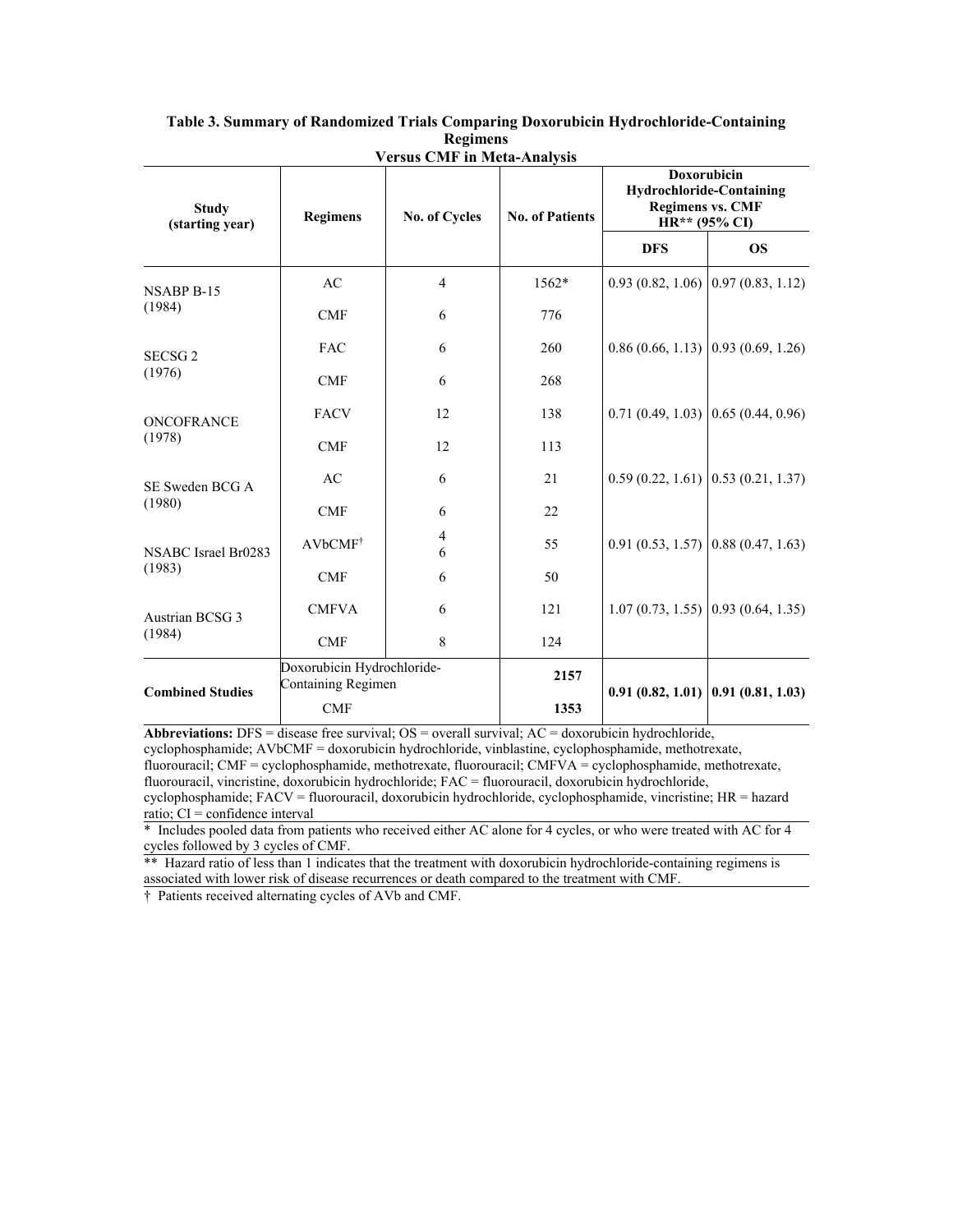

#### **Figure 1. Meta-analysis of Disease-Free Survival**

- Boundary of non-inferiority with CMF (1.06; 75% of CMF effect retained)

**Figure 2. Meta-analysis of Overall Survival**



## **15 REFERENCES**

1. "Hazardous Drugs". OSHA. <http://www.osha.gov/SLTC/hazardousdrugs/index.html>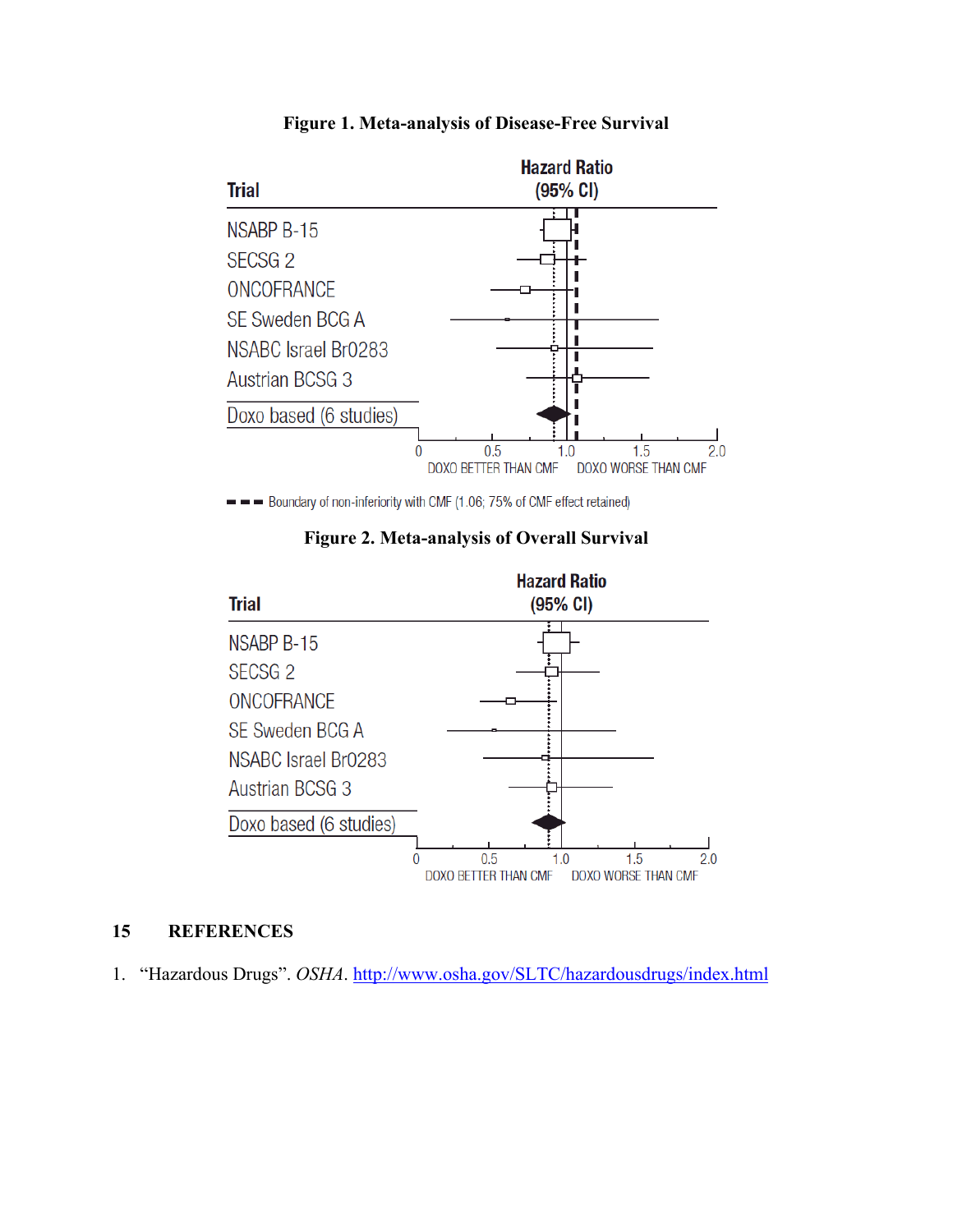## **16 HOW SUPPLIED/STORAGE AND HANDLING**

#### Doxorubicin Hydrochloride Injection

Doxorubicin Hydrochloride Injection is a sterile, isotonic solution, available in polypropylene  $(CYTOSAFE)^{\&}$  vials in single vial packs as:

*Single-dose Vials*

10 mg/5 mL (2 mg/mL) NDC 0069-3030-20 20 mg/10 mL (2 mg/mL) NDC 0069-3031-20 50 mg/25 mL (2 mg/mL) NDC 0069-3032-20

Retain in carton until time of use. Discard unused portion.

## *Multiple-dose Vials*

150 mg/75 mL (2 mg/mL) NDC 0069-3033-20 200 mg/100 mL (2 mg/mL) NDC 0069-3034-20

Retain in carton until contents are used.

#### Storage

Store all vials at 2° to 8°C (36° to 46°F). Protect from light.

Storage of Doxorubicin Hydrochloride Injection under refrigerated conditions can result in the formation of a gelled product. Place gelled product at room temperature [15º to 30ºC (59º to 86ºF)] for 2 to 4 hours to return the product to a slightly viscous, mobile solution.

#### Handling and Disposal

Doxorubicin Hydrochloride Injection is a cytotoxic drug. Follow applicable special handling and disposal procedures. $<sup>1</sup>$ </sup>

## **17 PATIENT COUNSELING INFORMATION**

Advise the patient to read the FDA-approved patient labeling (Patient Information).

#### **Cardiomyopathy**

Advise patients that Doxorubicin Hydrochloride Injection/for Injection can cause irreversible myocardial damage and to contact a healthcare provider for symptoms of heart failure during or after treatment *[see Warnings and Precautions (5.1)]*.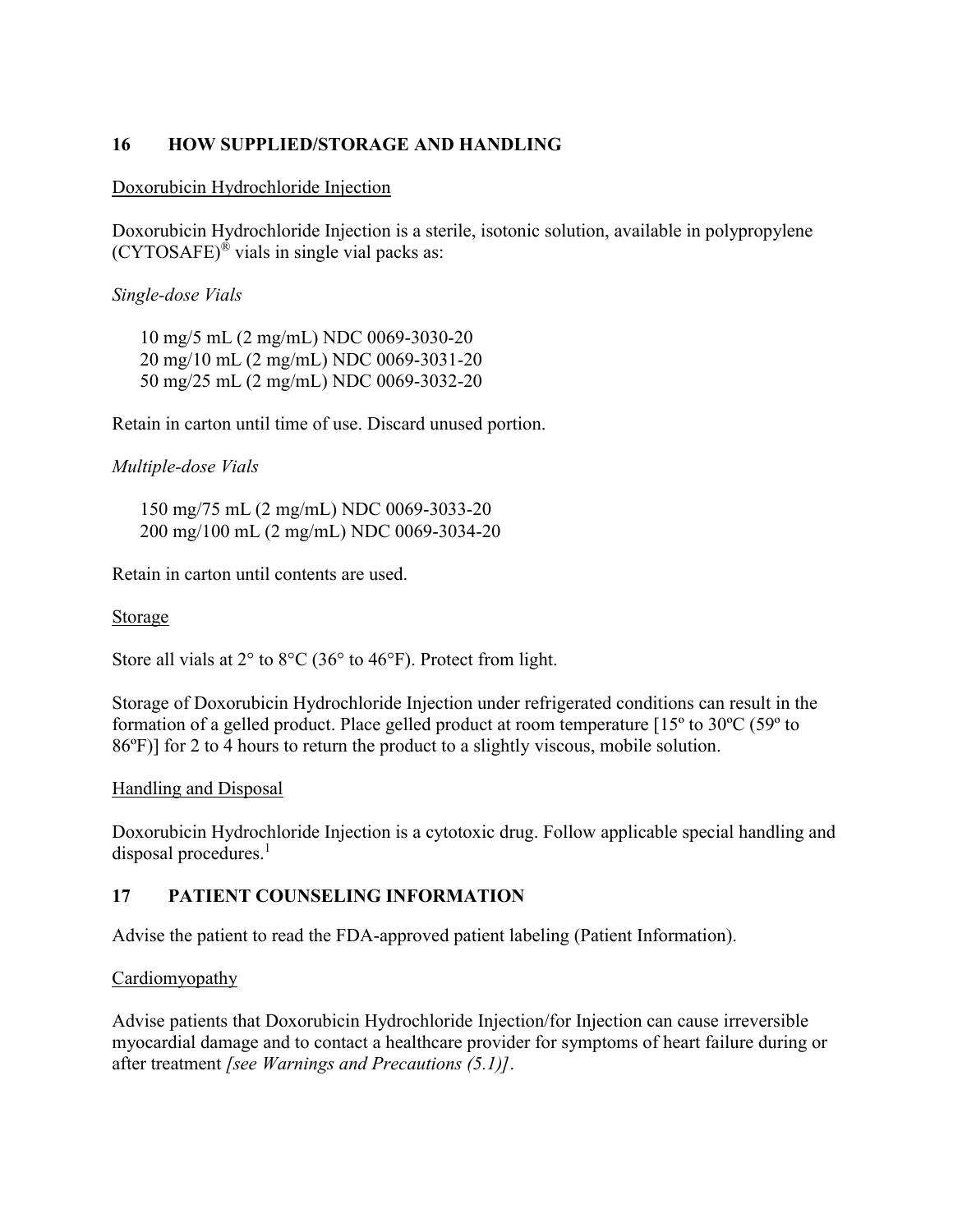#### Secondary Malignancy

Advise patients of the increased risk of treatment-related leukemia *[see Warnings and Precautions (5.2)]*.

### Myelosuppression

Advise patients that Doxorubicin Hydrochloride Injection/for Injection can reduce the absolute neutrophil count resulting in an increased risk of infection and to contact a healthcare provider for new onset fever or symptoms of infection *[see Warnings and Precautions (5.4)]*.

#### Embryo-Fetal Toxicity

Advise pregnant women and females of reproductive potential of the potential risk to a fetus, and to inform their healthcare provider of a known or suspected pregnancy *[see Warnings and Precautions (5.8), Use in Specific Populations (8.1)]*.

Advise females of reproductive potential to use effective contraception during treatment with Doxorubicin Hydrochloride Injection/for Injection and for 6 months after treatment *[see Warnings and Precautions (5.8), Use in Specific Populations (8.3)]*.

Advise patients that Doxorubicin Hydrochloride Injection/for Injection may induce chromosomal damage in sperm, which may lead to loss of fertility and offspring with birth defects. Advise males with female partners of reproductive potential to use effective contraception during treatment with Doxorubicin Hydrochloride Injection/for Injection and for 3 months after treatment *[see Warnings and Precautions (5.8), Use in Specific Populations (8.3), Nonclinical Toxicology (13.1)]*.

Advise males with pregnant partners to use condoms during treatment with Doxorubicin Hydrochloride Injection/for Injection and for at least 10 days after the final dose *[see Use in Specific Populations (8.3)]*.

## Lactation

Advise females not to breastfeed during treatment with Doxorubicin Hydrochloride Injection/for Injection and for 10 days after the final dose *[see Use in Specific Populations (8.2)]*.

#### **Infertility**

Advise females and males of the potential loss of fertility from Doxorubicin Hydrochloride Injection/for Injection *[see Use in Specific Populations (8.3)]*.

#### Gastrointestinal and Dermatologic Adverse Reactions

Advise patients that Doxorubicin Hydrochloride Injection/for Injection can cause nausea, vomiting, diarrhea, mouth/oral pain and sores and to contact a healthcare provider should they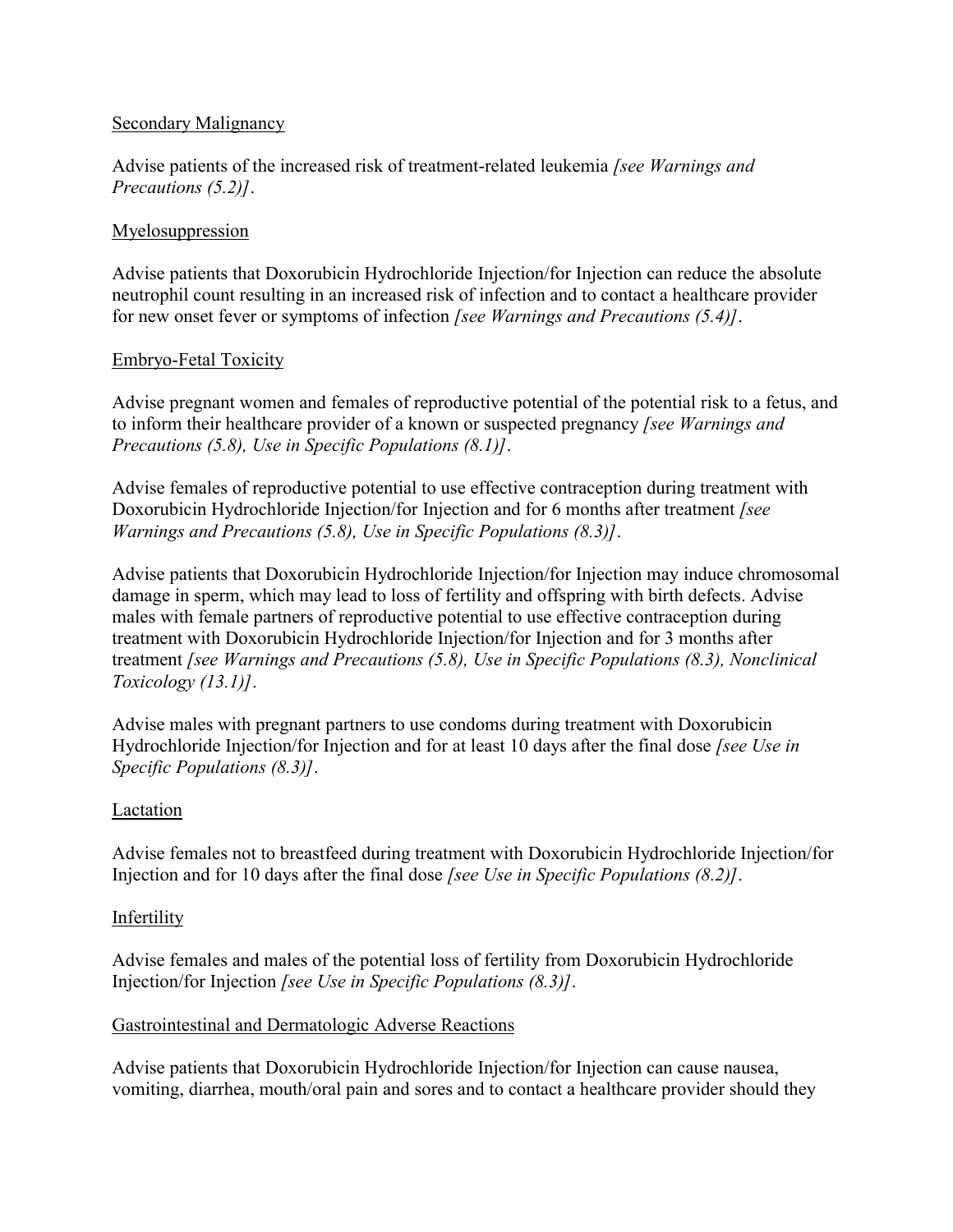develop any severe symptoms that prevent them from eating and drinking *[see Adverse Reactions (6)]*. Advise patients that Doxorubicin Hydrochloride Injection/for Injection can cause alopecia *[see Adverse Reactions (6.1)]*.

# **Administration**

Advise patients that Doxorubicin Hydrochloride Injection/for Injection can cause their urine to appear red for 1 to 2 days after administration.

This product's label may have been updated. For full prescribing information, please visit [www.pfizer.com.](http://www.pfizer.com/)



Distributed by **Pfizer Labs** Division of Pfizer Inc. New York, NY 10017

LAB-0073-17.0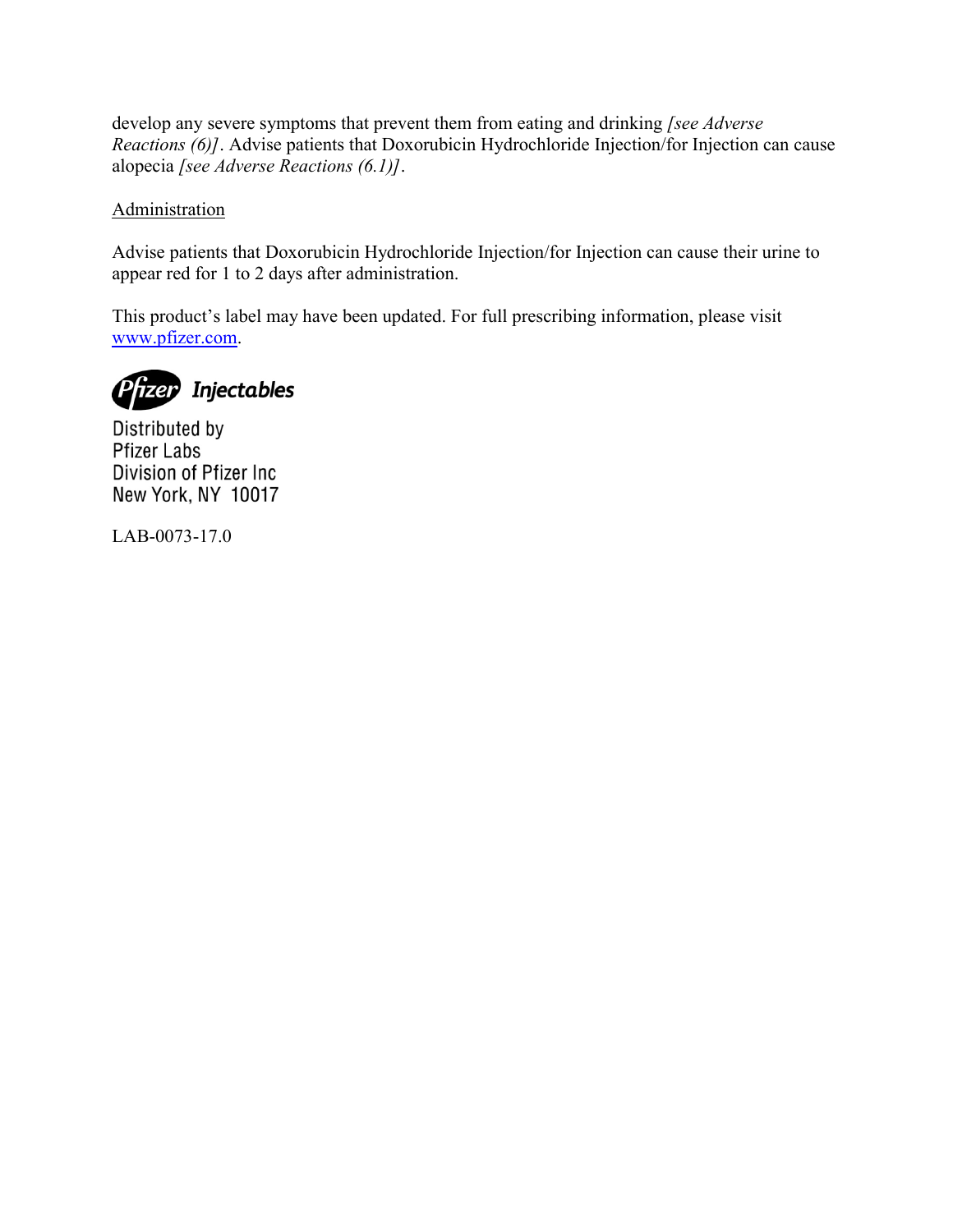#### **Patient Information**

#### **DOXORUBICIN** (dok-s*uh*-**roo**-b*uh*-sin) **HYDROCHLORIDE injection, for intravenous use for injection, for intravenous use**

#### **What is the most important information I should know about Doxorubicin?**

**Doxorubicin may cause serious side effects including:**

- **Heart muscle problems.** Doxorubicin can cause heart muscle damage that may lead to heart failure. Heart failure means your heart does not pump blood well. Heart failure is irreversible in some cases and can lead to death. Heart failure can happen during your treatment with Doxorubicin or months to years after stopping treatment. Your risk of heart muscle damage increases with higher total amounts of Doxorubicin that you receive in your lifetime. Your risk of heart failure is higher if you:
	- o have other heart problems
	- o have had or are currently receiving radiation therapy to your chest
	- o have had treatment with certain other anti-cancer medicines
	- $\circ$  take other medicines that can have severe side effects on your heart

Tell your healthcare provider if you get any of these symptoms of heart failure during or after treatment with Doxorubicin:

- o extreme tiredness or weakness o shortness of breath o fast heartbeat
	- o swelling of your feet and ankles

Your healthcare provider will do tests to check the strength of your heart muscle before, during, and after your treatment with Doxorubicin.

- **Heart rhythm problems.** Doxorubicin can cause serious heart rhythm problems that may lead to death. This can happen during your infusion, within a few hours after your infusion or anytime during treatment with Doxorubicin. Tell your healthcare provider if you get any symptoms of heart rhythm problems, such as feeling as if your heart is beating fast, irregular or slow, or you feel lightheaded, dizzy, short of breath, chest discomfort or you faint.
- **Risk of new cancers.** You may have an increased risk of developing certain blood cancers called acute myelogenous leukemia (AML) or myelodysplastic syndrome (MDS) after treatment with Doxorubicin. Talk with your healthcare provider about your risk of developing new cancers if you receive Doxorubicin.
- **Skin damage at or near the vein where Doxorubicin is given.** Doxorubicin can damage the skin if it leaks out of the vein and might cause blisters, skin sores or severe tissue damage, which may require skin grafts. Tell your healthcare provider if you get burning or stinging during your infusion.
- **Decreased blood cell counts.** Doxorubicin can cause a decrease in neutrophils (a type of white blood cell important in fighting bacterial infections) and platelets (important for clotting and to control bleeding). This may lead to a serious infection, the need for blood transfusions, treatment in a hospital or death. Your healthcare provider will check your blood cell counts before each infusion and during treatment with Doxorubicin. Call your healthcare provider right away if you get a fever (temperature of 100.4°F or higher) or chills with shivering.

#### **What is Doxorubicin?**

Doxorubicin is a prescription medicine used to treat certain types of cancers. Doxorubicin may be used alone or along with other anti-cancer medicines.

#### **Do not receive Doxorubicin if:**

- you have had a recent heart attack (within the past 4 to 6 weeks) or have severe heart problems.
- your blood cell counts (platelets, red blood cells, and white blood cells) are very low because of prior chemotherapy.
- you have severe liver problems.
- you have had a severe allergic reaction to Doxorubicin.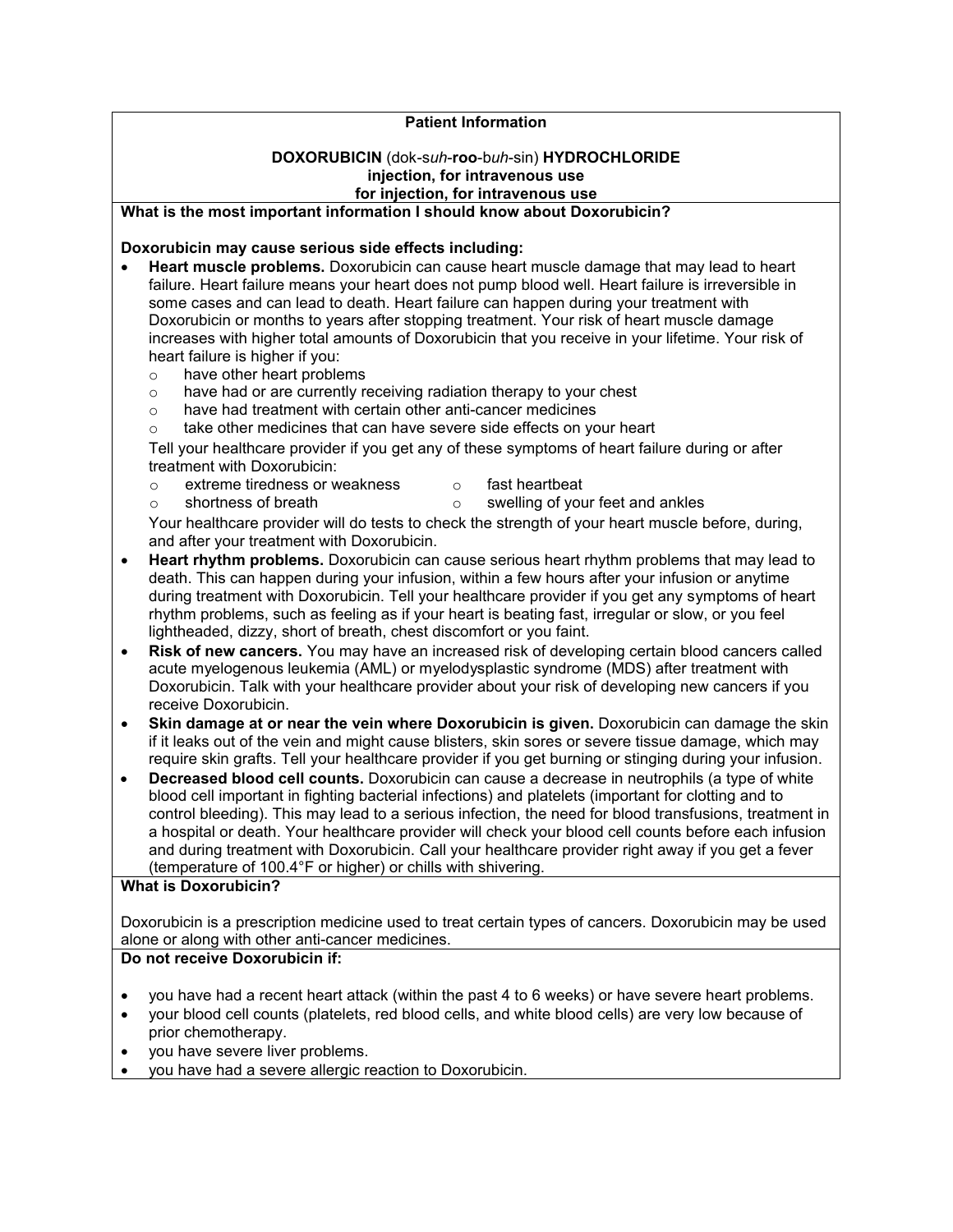#### **Before you receive Doxorubicin, tell your healthcare provider about all of your medical conditions, including if you:**

- have heart problems including heart failure.
- are currently receiving radiation therapy or plan to receive radiation to the chest.
- have liver problems.
- have had an allergic reaction to doxorubicin.
- are pregnant or plan to become pregnant. Doxorubicin can harm your unborn baby. You should not become pregnant during treatment with Doxorubicin. Tell your healthcare provider right away if you become pregnant or think you may be pregnant.

#### **Females who are able to become pregnant**:

- $\circ$  Your healthcare provider will check to see if you are pregnant before you start treatment with Doxorubicin
- o You should use effective birth control (contraception) during treatment with Doxorubicin and for 6 months after treatment

#### **Males**:

- o Doxorubicin can affect your sperm and could cause birth defects.
- $\circ$  If you have a female partner who can become pregnant, you should use effective birth control during treatment with Doxorubicin and for 3 months after treatment
- $\circ$  If you have a pregnant partner, you should use condoms during treatment with Doxorubicin and for at least 10 days after the final dose
- $\circ$  Talk to your healthcare provider about birth control methods that may be right for you
- are breastfeeding or plan to breastfeed. Doxorubicin can pass into your breast milk. Do not breastfeed during treatment with Doxorubicin and for 10 days after the final dose. Talk to your healthcare provider about the best way to feed your baby during this time.

**Tell your healthcare provider about all the medicines you take,** including prescription and over-thecounter medicines, vitamins, and herbal supplements.

#### **How will I receive Doxorubicin?**

- Doxorubicin will be given to you into your vein through an intravenous (IV) line.
- Your healthcare provider will do blood tests to check for side effects during treatment with Doxorubicin.
- Your healthcare provider may stop your treatment, change the timing of your treatment, or change the dose of your treatment if you have certain side effects while receiving Doxorubicin.

#### **What are the possible side effects of Doxorubicin?**

#### **Doxorubicin may cause serious side effects, including:**

See **"What is the most important information I should know about Doxorubicin?"**

#### **The most common side effects of Doxorubicin include:**

- total hair loss (alopecia). Your hair may re-grow after your treatment.
- nausea
- vomiting

#### **Other side effects:**

- Red colored urine. You may have red colored urine for 1 to 2 days after your infusion of Doxorubicin. This is normal. Tell your healthcare provider if it does not stop in a few days, or if you see what looks like blood or blood clots in your urine.
- Call your healthcare provider if you have severe symptoms that prevent you from eating or drinking, such as:
	- o nausea
	- o vomiting
	- o diarrhea
	- o mouth pain or sores